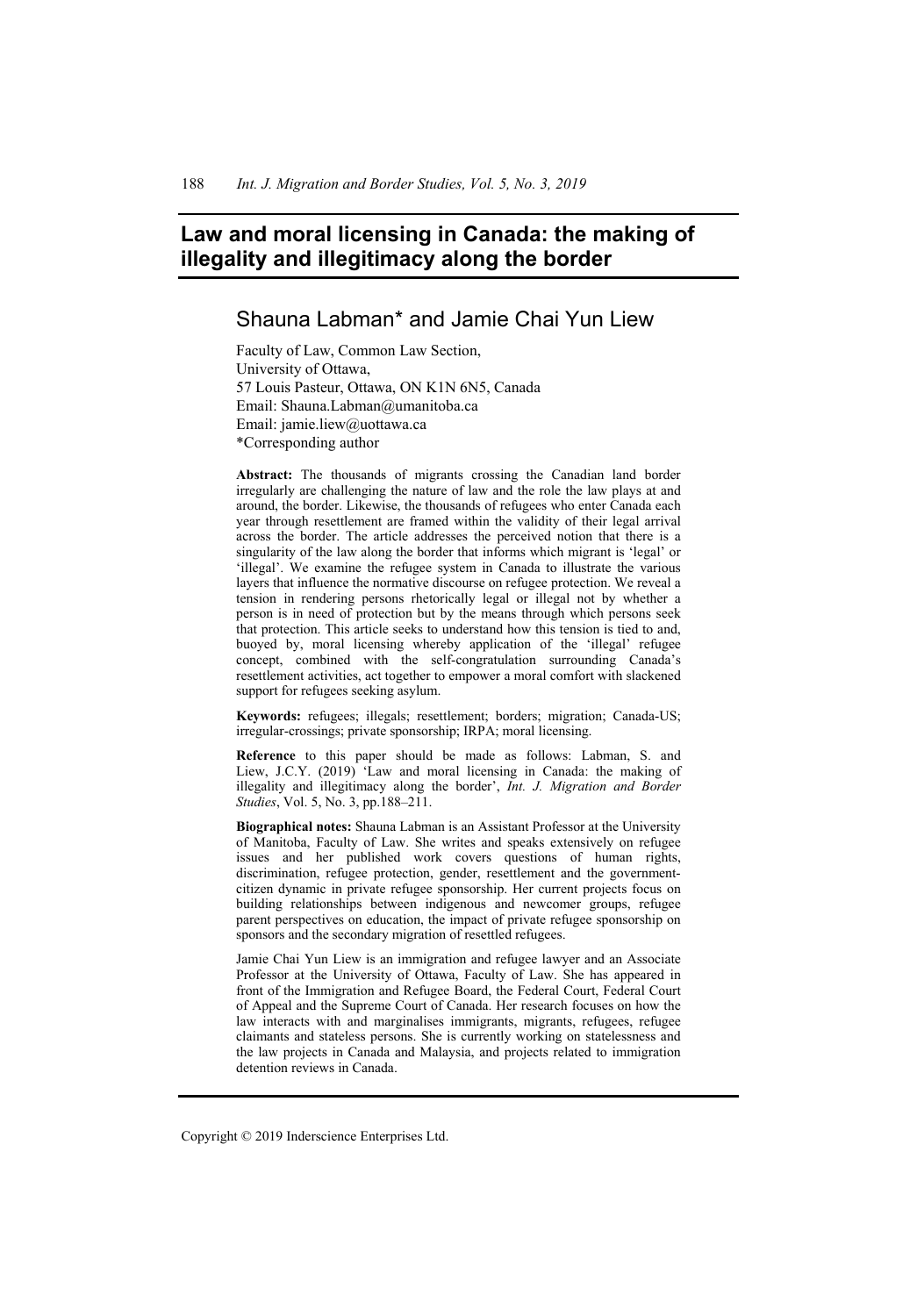## **1 Introduction**

There was a disturbing odour at the 2017 garlic festival in Cornwall, Ontario and it was not from the pungent bulbs. Two weeks before the festival was to take place on the last Sunday of August 2017, the festival director was told that Haitian asylum seekers who crossed the Canada-US border would move to a hotel on the festival site and that tents would be erected to host potential overflow.<sup>1</sup> As reported by Maclean's Magazine "[w]hen word spread, festival vendors started cancelling out of spite toward the migrants and locals suggested they wouldn't attend…[but] the organisers fought for the show to go on, [and] the garlic festival brought out remarkable resolve from local people who insisted that racial tolerance would prevail in their hometown." 2 Festival organiser Brenda Nelson stated: "It hurt my heart. After the [Haitian] earthquake, it was all warm and fuzzy – 'let's send toothpaste and toothbrushes' – but when they're on our land, [people are] scared."<sup>4</sup> The comments from John Adams, a retired farmer who considered not attending the event because of the migrants, illustrate some of the conflicting thoughts held by many<sup>5</sup>: "I'm not happy; I'm not mad, but I'm disturbed because I don't have all the details… I don't know when our government will drive them back to Haiti or the US, but the sooner the better." Adams said that he volunteers in the community and is "a very generous person in every way, shape and form, believe me" but added "there's a limit to everything." In contrast to the humanitarian response to the earthquake noted by Nelson and despite Adams' own sense of generosity, he felt that the migrants had "no founded reason" to come to Canada and was suspicious of the migrant's entry, saying "[w]hy sneak through the woods? Bank robbers run through the woods because they've done something wrong."

Adams' comments are common discourse when it comes to migrants crossing our borders. As Jeremy Waldron writes, "[o]pen any newspaper and you will see the Rule of Law cited and deployed – usually as a matter of reproach, occasionally as an affirmative aspiration, almost always as a benchmark of political legitimacy."<sup>5</sup> Waldron cites the rule of law as an evaluative ideal.<sup>6</sup> John Adams has invoked a murky sense of the rule of law or illegality here to delegitimise the migrant in Canada. The understanding and label of their entrance as illegal renders their claim for protection illegitimate. They are akin to criminals because they have not gained prior authorisation to enter Canada at a port of entry as invoked by Adams' description that recent migrants are running through the woods. Their lack of immigration status renders them, in the eyes of some Canadians, undeserving of immigration status or a place within our society. An invocation of the law is used to say migrants are not respecting our law and therefore their request for entrance and membership into our community should be challenged and questioned.

Fears of the increasing number of people arriving by foot at the Canada-US border have prompted the Minister of Immigration, Refugees and Citizenship to embark on a public relations campaign, issuing a warning that only 10% of Haitian refugee claims have been accepted and, that "[c]oming to Canada first of all has to be done through regular channels and secondly the asylum system is only for people who are in genuine need of protection."<sup>7</sup>

During this same period of time however, Canada was sending mixed signals. On December 10th, 2016, Prime Minister Trudeau personally welcomed the first planeload of resettled Syrian refugees.<sup>8</sup> On January 28th, 2017, while news headlines were dominated by US President Trump's anti-immigration stance, Prime Minister Trudeau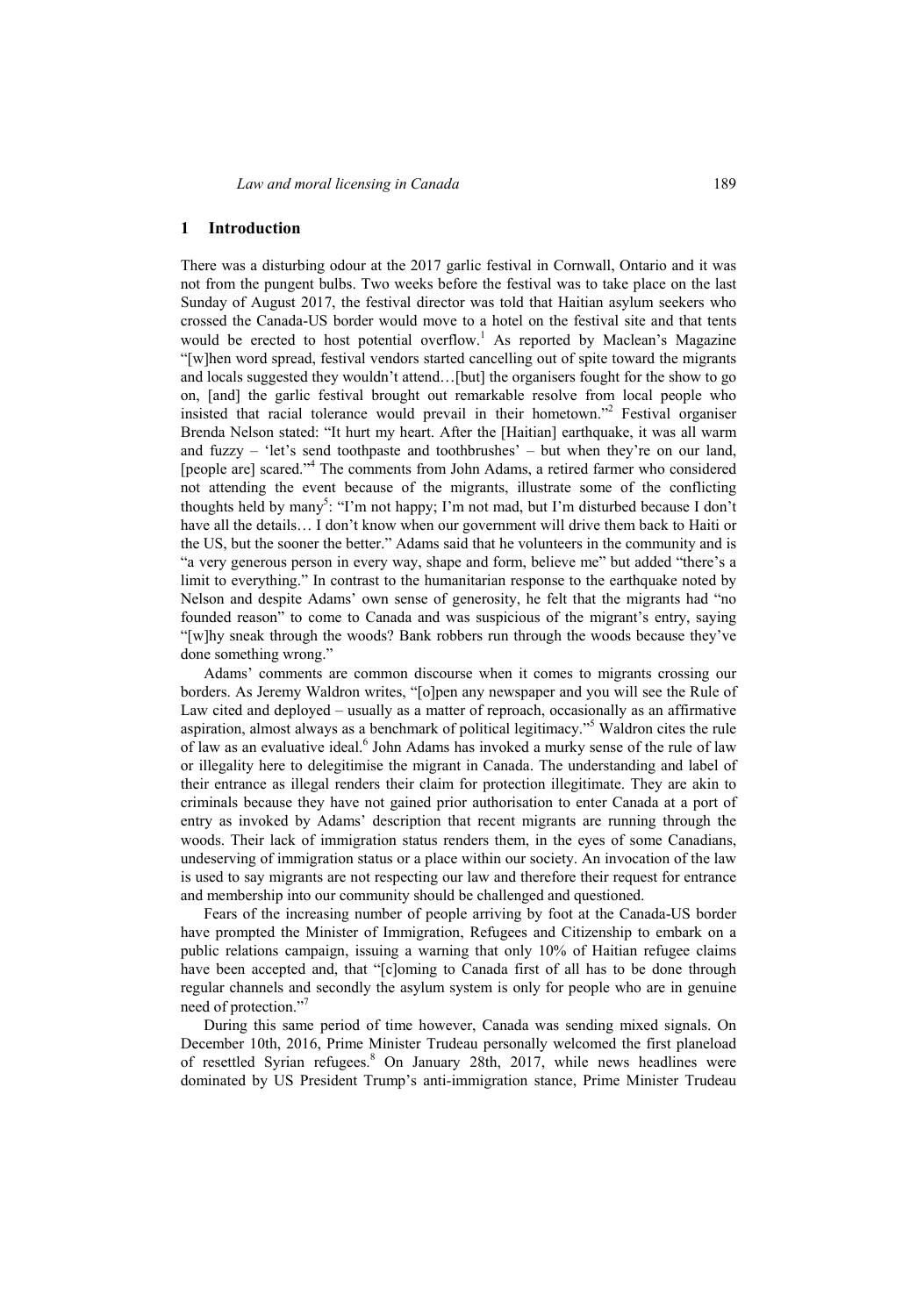tweeted: "To those fleeing persecution, terror and war, Canadians will welcome you, regardless of your faith. Diversity is our strength #WelcomeToCanada."9 And yet, by May 2018, Immigration, Refugees and Citizenship Canada tweeted: "Making a refugee claim is not a free ticket into Canada. Crossing the US border into Canada between ports of entry is against the law and you will be arrested. Learn more at http://Canada.ca/Asylum."<sup>10</sup> Welcomes and warnings were interwoven.

This article examines the role the law plays in shaping the way people evaluate who are legitimate refugees – legitimate in the sense that such persons would qualify under both the Refugee Convention and the Immigration and Refugee Protection Act.<sup>11</sup> In part, this article continues the work of scholars who examine the normative claim that some migrants are "illegal" while others are not.<sup>12</sup> The thousands of migrants crossing the Canadian land border irregularly (crossing the border without going through a port of entry) are challenging the nature of the law and the role the law plays at and around, the border. Meanwhile, the thousands of refugees who enter Canada each year through resettlement are framed within the validity of their legal arrival across the border. Within the contrast of these arrivals, the border is the marker of the law. This article challenges the notion that there is a singularity of the law along the border that informs which migrant is "legal" or "illegal" and questions whether Canada is meeting its international obligation to provide refugee protection.

Further, the article examines law's invocation, in the refugee context, as a means of moral licensing  $-$  the concept whereby prior choices that may be perceived as positive, virtuous, moral or ethical lead to subsequent choices that express negative, immoral, ,unethical or otherwise problematic behaviours.<sup>13</sup> In this context, moral licensing can explain Canada's dichotomous treatment of inland and overseas refugees, whereby curtailing access to asylum can be justified because Canada has seemingly done its part in resettling thousands of overseas refugees. Simply put, doing some good (resettling overseas refugees) gives license to behave badly (dismissing the legitimacy of bordercrossers claims for refugee status by calling their crossings "illegal").

If we imagine the refugee system to be represented by a garlic bulb, the article tries to reveal the layers of law that govern refugee protection in Canada. By layers or levels of law, we refer to not only the various provisions or parts of the Immigration and Refugee Protection Act and its Regulations, but also to the international conventions such as the Refugee Convention and the Convention against Torture. Part 1 of this article will peel back the skin of the bulb to display the various layers and multiple cloves that influence the normative discourse on refugee protection and in particular how refugees are cast as legal or illegal and therefore legitimate or illegitimate.14 This section will first examine the inland refugee claimants and law at the border followed by a discussion of those refugees who are welcomed, wanted and supported through both government and private resettlement programs. Part 2 of the article will provide a cross-sectional analysis of the legal layers. We reveal a tension in rendering persons legal or illegal not by whether a person is in need of protection but the means by which persons seek that protection – by inland/border claim or by government/private resettlement. The article will demonstrate that the preoccupation with how a person encounters our border drives how refugees are cast in popular discourse. By examining how moral licensing underlies this juxtapositioning, the article challenges the notion that Canada is fulfilling its international legal obligations when it comes to all refugees. By bringing into focus the cornerstone of refugee protection, the law can play a more positive role in shaping how refugees and refugee claimants are cast in popular discourse in Canada.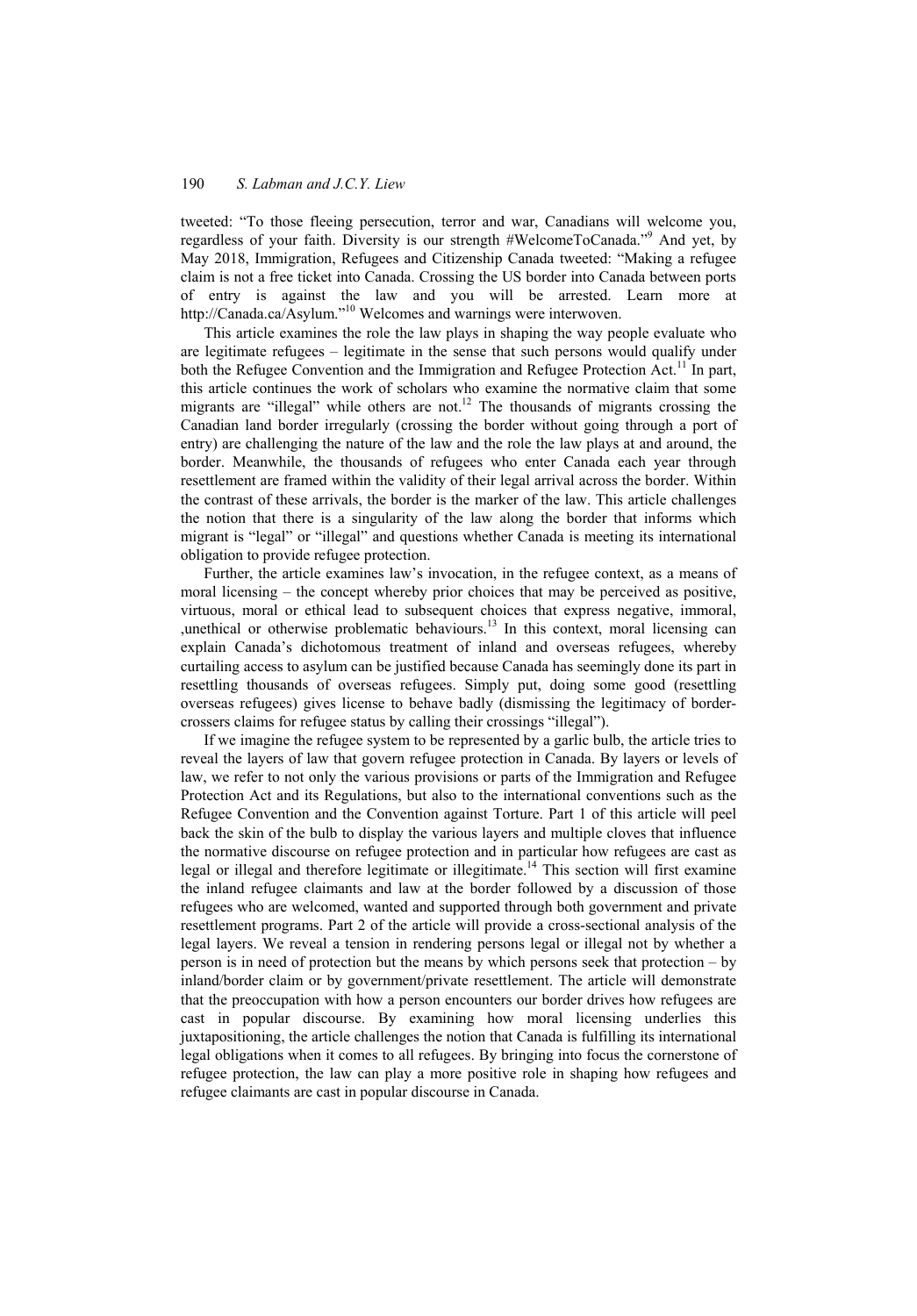## **2 Part 1: the layers of refugee law in Canada**

## *2.1 Inland and at the border*

#### *2.1.1 The irregulars: inland refugee claimants and land border crossers*

On June 1st, 2017, Mavis Otuteye, a 57-year-old woman was found dead near the Canada-US border in Noyes, Minnesota, near Emerson, Manitoba.15 She died of hypothermia. Ms. Otuteye was from Ghana and was living in the USA without immigration status.<sup>16</sup> It is believed that she was trying to cross the Canada-US border through ditches, fields and by foot to reunite with her daughter in Toronto.<sup>17</sup>

According to data released by the Immigration and Refugee Board of Canada (IRB), 14,467 refugee claims were made "by people who crossed into Canada outside legal border points in a nine-month period this year [2017] and nearly half of them were from Haiti."18 More than 7,000 people crossed the Canada-US border outside of the land port of entries between June and August 2017.<sup>19</sup> One report states, "[t]he RCMP has intercepted close to 3,000 people jumping the Canada-US border into Quebec in July – a 284% increase compared to one month earlier and a more than 1,000% increase than in January, according to Citizenship and Immigration Canada."<sup>20</sup> The increasing numbers of migrants crossing the land border has gained media and public attention. One news story reported, "[a]bout half of Quebecers surveyed in a new poll say they'd be in favour of preventing migrants from crossing illegally at the Canada-US border."<sup>21</sup> Another stated, "many Canadians doubt whether those crossing into Quebec illegally are legitimate refugees; 67% of respondents said they believe the migrants are trying to skip the legal immigration process. $^{322}$  Here the connection between illegality and illegitimacy is clear. The use of "illegality" in describing the arrivals was so prevalent that in March 2017 the Canadian Press applied its "Baloney Meter" to the question "are border crossings illegal" with a resulting verdict of "a little baloney" signifying both some degree of accuracy and the need for greater information.<sup>23</sup> The reality is that there is more than one law at play here preventing a singular designation of legality or illegality.

The Immigration and Refugee Protection Act (IRPA) does state that, "[s]ubject to the regulations, every person seeking to enter Canada must appear for an examination to determine whether that person has a right to enter Canada or is or may become authorised to enter and remain in Canada."<sup>24</sup> The IRPA also states: "A foreign national must, before entering Canada, apply to an officer for a visa or for any other document required by the regulations. The visa or document may be issued if, following an examination, the officer is satisfied that the foreign national is not inadmissible and meets the requirements of this Act."<sup>25</sup> Section 124(1)(a) of the IRPA also provides a broad general offence whereby, "[e]very person commits an offence who (a) contravenes a provision of this Act for which a penalty is not specifically provided or fails to comply with a condition or obligation imposed under this Act."<sup>26</sup>

However, the IRPA also provides that a person who claims refugee protection may not be charged with an offence in relation to their coming into Canada pending disposition of their claim or if refugee protection is conferred.<sup>27</sup> The exception in the IRPA recognises a long-held principle of international refugee law espoused in the Refugee Convention that a state shall not impose penalties on refugees who may enter without authorisation.<sup>28</sup> This exception recognises that refugees sometimes make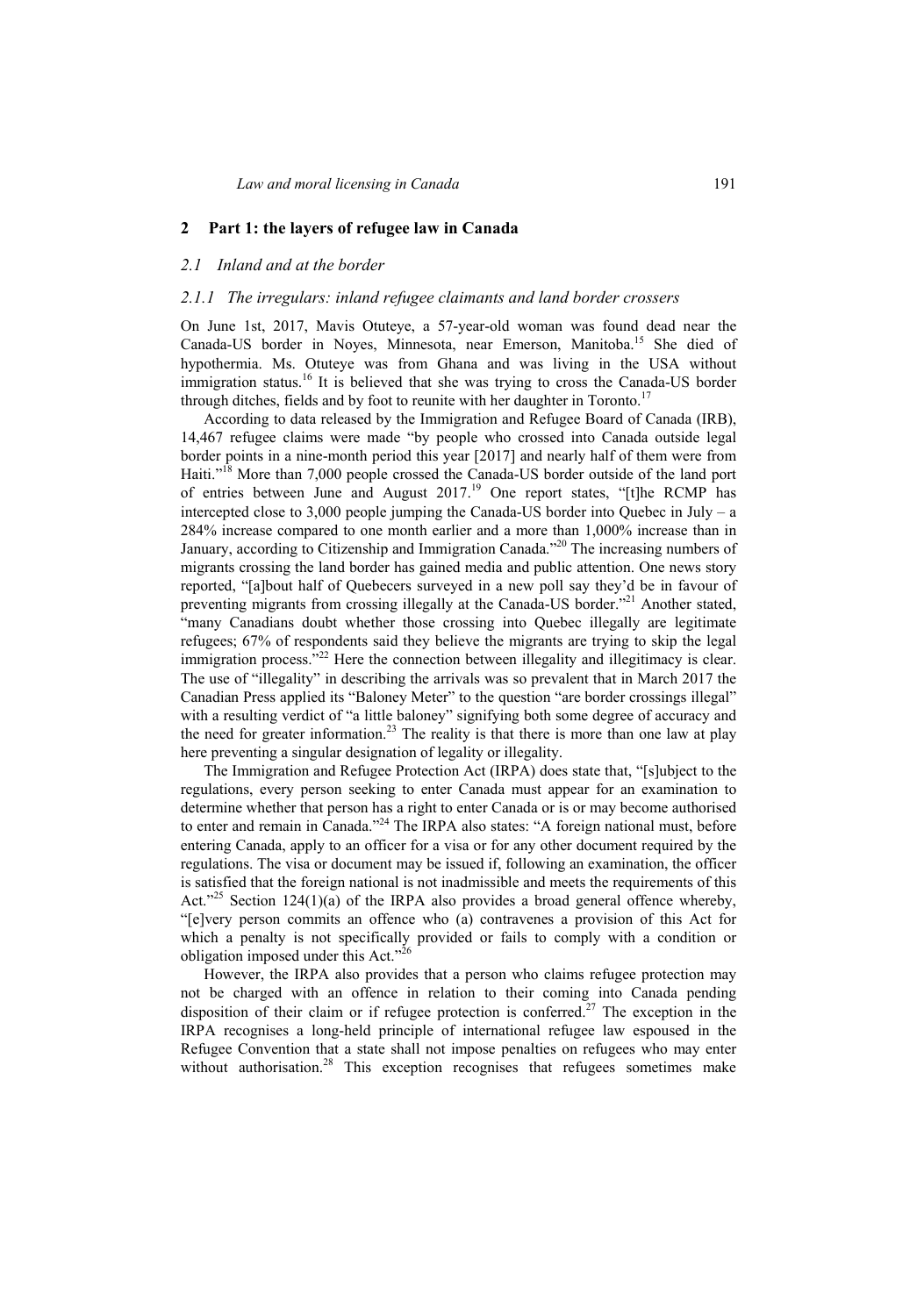desperate and perilous choices to find safe haven. It is also interesting to note that it is not a contravention of IRPA to cross at a place other than a port of entry.

This legal framework creates a space between offence and exception and within this space thousands of people are crossing the Canada-US border without going through a land port of entry. The preponderance of these crossings can be attributed to the Canada-US Safe Third Country Agreement (STCA).<sup>29</sup> Under the IRPA, the USA is designated, "as a country that complies with Article 33 of the Refugee Convention and Article 3 of the Convention Against Torture and is a designated country for the purpose of the application of paragraph  $101(1)(e)$  of the Act."<sup>30</sup> The agreement is an acknowledgement that Canada recognises the USA as "safe" and the USA recognises Canada as "safe" for refugee claimants and this recognition raises the expectation that refugee claimants should make their claim in the first "safe" country they reach. The agreement renders those who have spent time in the "safe" country ineligible to make a refugee claim in the other "safe" country (be it Canada or the USA). This expectation means that a person coming to Canada from the USA at any land port of entry will be turned away because they are not eligible to make a refugee claim in Canada.

There are however exceptions to the general rule that a claim be made in the first 'safe' country. First, the STCA applies only to those entering a land port of entry (not air or sea).<sup>31</sup> Second, the agreement does not apply to those with a family member in Canada<sup>32</sup>, unaccompanied minors whose parents are not in Canada or the  $USA^{33}$  and refugee claimants who hold a valid visa to Canada be it a transit, work, study or other admission document for Canada.34

Given the limited exceptions, the only choice for many is to avoid going to the port of entries to enter Canada. Persons who manage to get themselves into Canada without crossing an official port of entry (despite having come from the USA) are outside of the purview of the STCA. They become eligible to make a refugee claim once they are within Canada's borders.

The refugee claimant's entry into Canada is temporary and subject to conditions. Once a person has made a refugee claim, they will be examined to determine if they are eligible, referred to the Refugee Protection Division (RPD) of the IRB if eligible and a conditional removal order will be issued.<sup>35</sup> However, the removal order only comes into force if: the claimant is found to be ineligible for a refugee claim; if the refugee claim has been rejected, withdrawn or abandoned; or if an appeal is made, after the Refugee Appeal Division (RAD) rejects the claim.<sup>36</sup> In some cases, a removal order can be stayed if the decision from the RPD or the RAD is being judicially reviewed.<sup>37</sup>

Further, the Refugee Convention sets out the principle of non-refoulement which grants protection against return to a country where a person who meets the refugee definition has reason to fear persecution.<sup>38</sup> The IRPA has brought both the refugee definition and the principle of non-refoulement into Canada's legal framework.<sup>39</sup> The conditionality of a claimant's removal speaks to this balancing between the laws: a failed claimant will be removed while a successful claimant will stay, regardless of how they arrived.

It is important to understand that the law is subject to interpretation. Some interpret the rules and regulations above as simply requiring that a person show up at the closest port of entry as soon as possible.<sup>40</sup> It may not necessarily be required that examination precede entry into Canada. Subsection 27(2) of the Immigration and Refugee Protection Regulations (Regulations) states, "[u]nless these Regulations provide otherwise, a person who seeks to enter Canada at a place other than a port of entry must appear without delay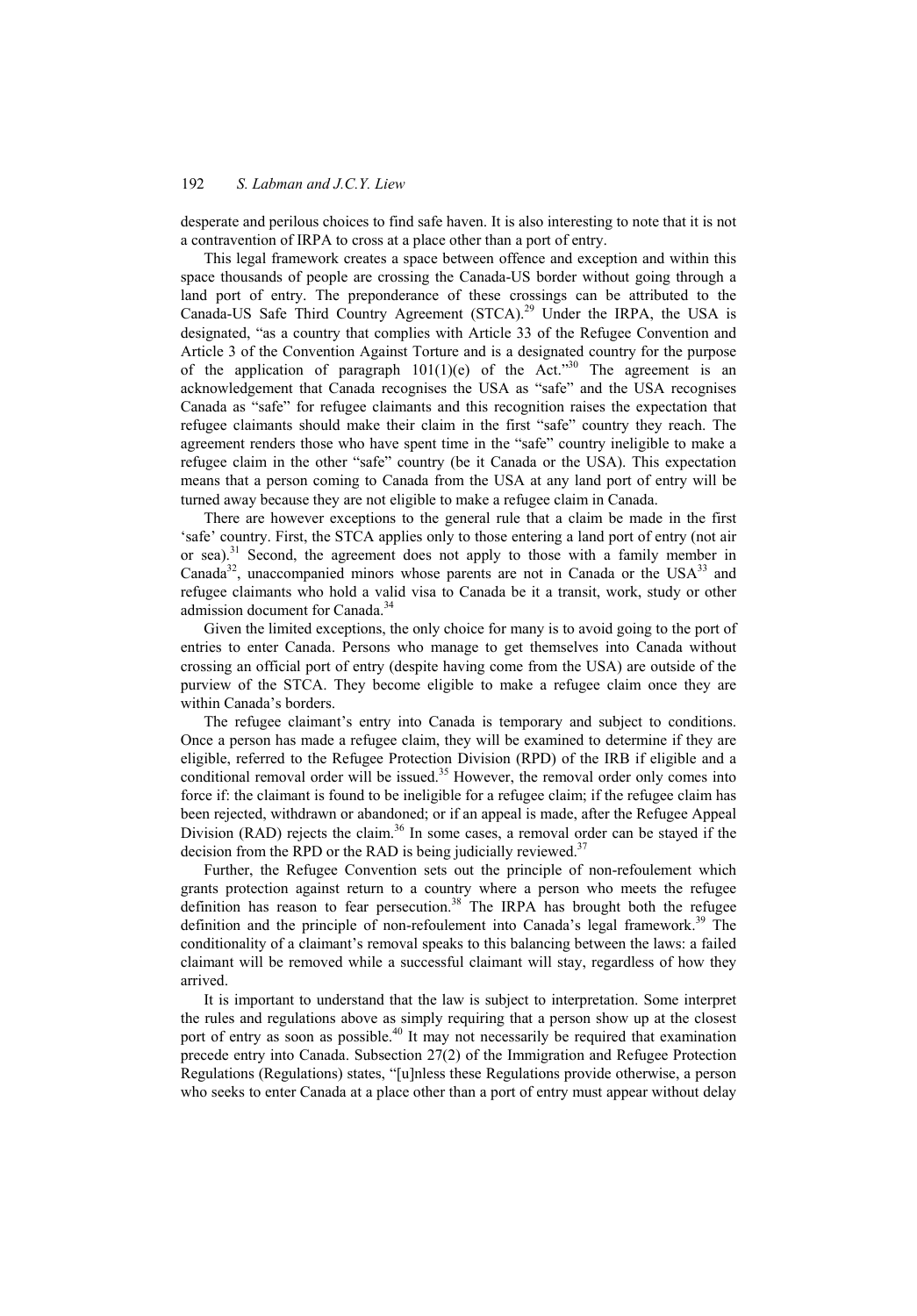for examination at the port of entry that is nearest to that place."<sup>41</sup> Further, the IRPA contemplates alternative means of examination under section 38 where it states that some persons may "be examined by the means indicated as alternative to appearing for an examination by an officer at a port of entry."<sup>42</sup> These provisions provide flexibility for the 'irregular' entries of some persons, including boats or ships that enter into Canadian borders but are unable to get to a designated port of entry for examination immediately upon entering Canada's borders.

Some may point to section 11(1) of Customs Act which provides that, "every person arriving in Canada shall, except in such circumstances and subject to such conditions as may be prescribed, enter Canada only at a customs office designated for that purpose that is open for business and without delay present himself or herself to an officer..."<sup>43</sup> This requirement however, can be interpreted to apply to the movement of people in relation to goods and the payment of duties, leaving the IRPA to govern asylum seekers. In any case, the Customs Act employs the same language of 'without delay' as is used in IRPA's Regulations.

As discussed above, there are many provisions and coinciding interpretations that a refugee claimant may encounter when seeking protection from Canada. If one were focusing on one provision in the IRPA [Section 18(1)], a refugee claimant may be seen as thwarting Canadian law. When reading that one provision with another provision of the IRPA however, one can see that a refugee claimant may not actually be coming into conflict with any law. For example, refugee claimants and refugees are exempt from prosecution in relation to how they entered Canada (the principle of non-refoulement).

Further, the Charter is another legal layer at the border. As Efrat Arbel writes, the border "finds expression in law" and she references the Supreme Court of Canada's decision Singh to point out, "that every person who is physically present at or within Canada's borders, including refugee claimants, is legally entitled to basic constitutional protection under Section 7 of the Canadian Charter of Rights and Freedoms."44 Thus, Arbel points out that the border is a "site of limited, but nonetheless meaningful, rights protection for refugee claimants."<sup>45</sup>

The inland refugee claimant is thus subject to various laws including those governing authorised entry, but also those enforcing the removal of persons from Canada. While Canadian law recognises that some people who enter Canadian territory without first being examined or going through a port of entry, are not committing an offence, these layers of law help push the popular view that those circumventing our ports of entry are "illegal" and that those asking for refugee protection within Canada are trying to "jump the queue."46 Public discourse has clung onto the one provision in the IRPA [Section 18(1)] that could be interpreted as constructing persons as illegal. This preoccupation with the racial subject crossing the border by foot and those that may be helping them tends not to extend to the businessman or yacht that may likewise arrive irregularly.<sup>4</sup>

Nor are immigration officials enforcing the law the way the public believes they are. Very few people crossing the borders outside of the ports of entry are being charged with eluding examination. Some may be accused of not having proper documents and then issued conditional departure orders on that basis and some may be charged with the smuggling provisions of the IRPA.<sup>48</sup> Infrastructure like tents or a temporary building erected by the RCMP at unofficial border crossings at Roxham Road in Quebec are used to process migrants crossing the Canada-US border but also provide visual fodder for assumed illegality.<sup>49</sup> Images of RCMP presence at the unofficial border crossings is used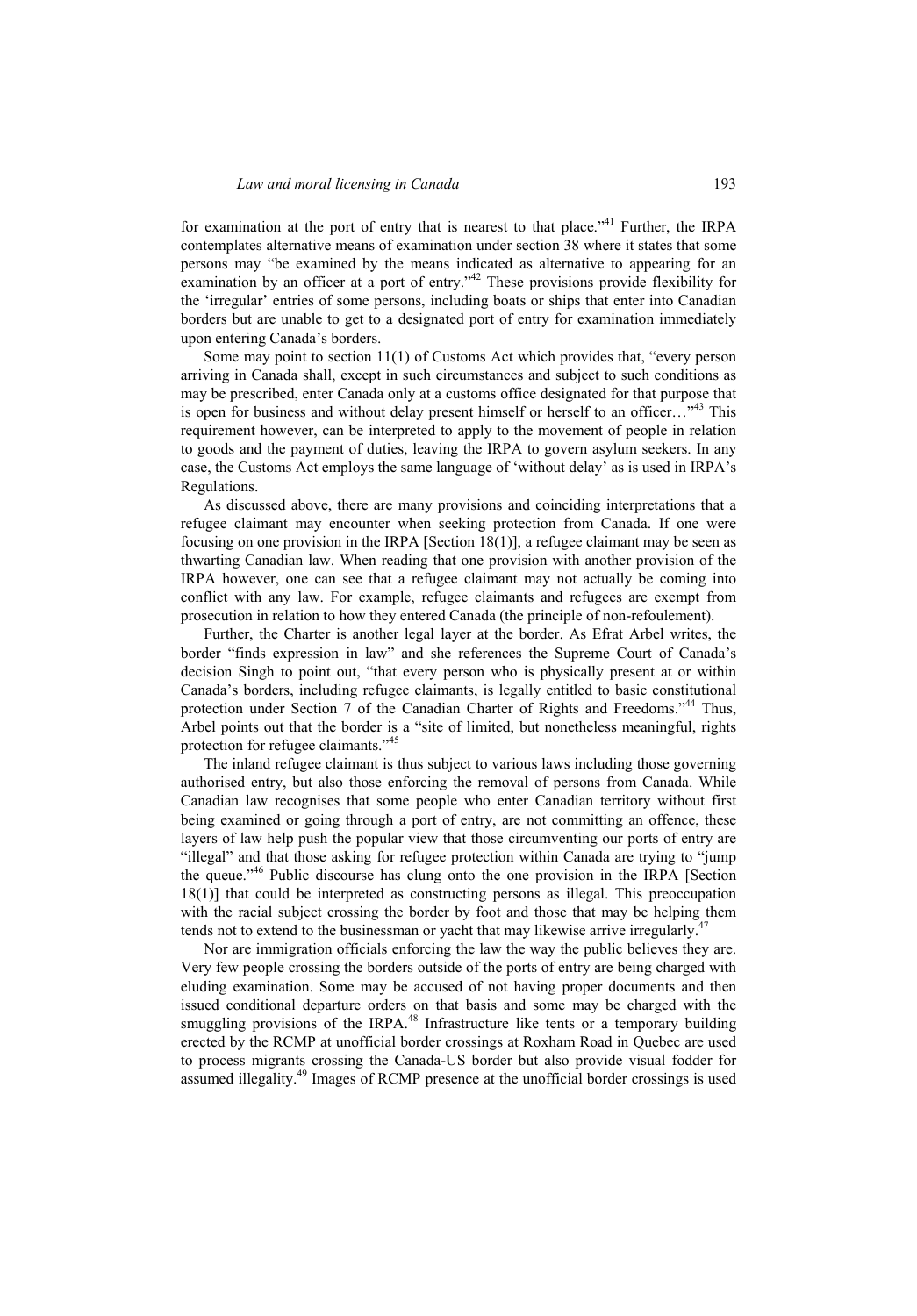as evidence that people are "illegal" but arguably, the presence of the RCMP renders the border crossing legal by providing an opportunity for persons to be examined by Canadian officials thus meeting the requirement under Section 18(1) of the IRPA. The presence of the RCMP aids entry and facilitates persons crossing outside of ports of entry to make refugee claims. This reality sits in contrast to the public perception that migrants are coming into conflict with the law.

#### *2.1.2 The irregulars: designated foreign nationals*

On August 12th, 2010, the MV Sun Sea, a cargo ship, brought 492 Sri Lankan Tamils (380 men, 63 women and 49 minors) onto the coast of British Columbia.<sup>50</sup> All made refugee claims and all were sent to detention centres.<sup>51</sup> The incident (as well as the earlier landing of the Ocean Lady on October 17,  $2009$ , $52$  in part, prompted the federal government at the time to change immigration laws to create a new migrant category, Designated Foreign Nationals (DFN) and to prohibit human smuggling and trafficking. This next section will discuss the DFN scheme while the following section will look at the human smuggling and trafficking provisions.

Following the MV Sun Sea's arrival, the IRPA now gives the Minister of Public Safety and Emergency Preparedness the exclusive power to designate the arrival of a group of persons in Canada as an "irregular" arrival by issuing a ministerial order.<sup>53</sup> Every person in the group becomes a  $\text{DFN}$ .<sup>54</sup> The Minister is able to make such a designation if one of two conditions is met:

- a if the Minister is of the opinion that the group cannot be examined in a timely manner with regard to establishing identity or determining inadmissibility<sup>55</sup>
- b if the Minister has reasonable grounds to suspect that the group may be involved in "human smuggling" or working in association with a criminal organisation or terrorist group.56

The Minister has issued ministerial orders to label persons as DFNs at least once. In December 2012, eighty-five claimants, including thirty-five children, who came to Canada from Romania via the USA at a Quebec land border, were designated by the Minister.<sup>5</sup>

The repercussions of this designation are severe. Administratively, DFNs are barred from requesting a temporary resident permit for five years<sup>58</sup>; cannot access the Refugee Appeal Division at the Immigration and Refugee Board<sup>59</sup>; do not enjoy an automatic stay of removal if they judicially review a negative refugee decision $60$ ; and are barred from making a humanitarian and compassionate (H&C) grounds application for five years.<sup>61</sup> Finally, DFNs are required to report to an immigration officer and a number of reporting conditions may be placed on the DFN.<sup>62</sup> The harshest aspect of the designation is the mandatory arrest and detention of a DFN sixteen years of age or older.<sup>63</sup> There are fewer legislative restrictions on the treatment of detained DFNs than for other types of detention under immigration law: detention reviews happen less frequently<sup>64</sup> and the release of a DFN is permitted only by special application to the Minister, if a refugee claim is determined, or if the Immigration Division of the IRB orders the release.<sup>65</sup>

The media has pressed the Trudeau government about why a designation was not invoked on persons who arrived at the Canada-US border during the summer of 2017 without coming through the land ports of entries.<sup>66</sup> The stamping of the legal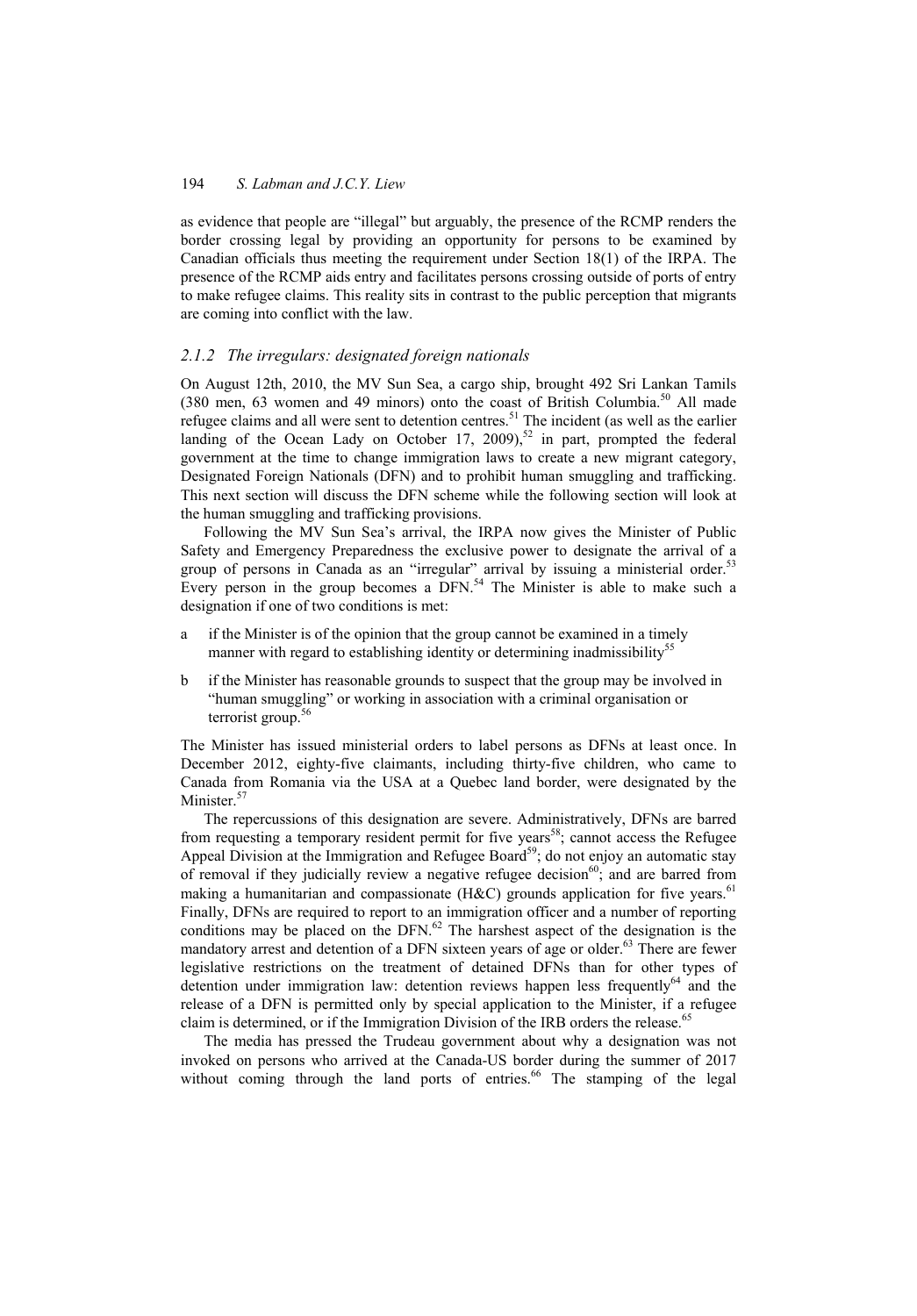determination that one is a designated foreign national not only lends support for the popular parlance of an "illegal" but also arbitrarily imposes a different procedure and treatment on some refugee claimants over others that include criminal-type measures such as detention and interrogation. The reluctance of the government to designate these arrivals highlights the link between the legality and the rhetoric surrounding the arrivals and how easily different groups of people accessing Canada's refugee protection regime can be subject to different legal processes and therefore at risk of being considered 'illegal,', 'criminal', 'illegitimate' and/or undeserving.

#### *2.1.3 The illegal: human smugglers and traffickers*

The increasing use of human smuggling and trafficking provisions of immigration law to criminalise the movement of people must also be addressed. The IRPA prohibits human smuggling as follows: "No person shall organise, induce, aid or abet the coming into Canada of one or more persons knowing that, or being reckless as to whether, their coming into Canada is or would be in contravention of this Act." 67 Human trafficking is also criminalised by the IRPA: "No person shall knowingly organise the coming into Canada of one or more persons by means of abduction, fraud, deception or use or threat of force or coercion."68 Contravening these provisions could lead to conviction on indictment or on summary conviction with associated fines and terms of imprisonment.<sup>69</sup>

In the 2015 case of R v Appulonappa, the Supreme Court of Canada reviewed the constitutionality of the smuggling and trafficking provisions and struggled with the distinction between trafficking/smuggling and mutual assistance/humanitarian aid.<sup>70</sup> The Court discussed the hypothetical scenarios with a person assisting a family member or a person with humanitarian motives and considered whether the provisions criminalising smuggling and trafficking included these scenarios and were therefore overbroad. Ultimately, the Court found the provision overbroad and read down the provision to exclude mutual assistance and "humanitarian" aid. However, the Court does not consider the scope of a motive that is humanitarian but assumes that 'humanitarian assistance' in migration is limited to those working in church groups or NGOs. The Court does not even consider whether the aiding of migration in any other sense should be criminalised in the first place, referring to scenarios that are not of mutual assistance or 'humanitarian' to be of an organised criminal nature.<sup>71</sup> Instead, the Court finds there is a 'legitimate objective'72 in "protecting the health, safety and security of Canadians and Canadian society, the integrity and efficacy of Canada's lawful immigration regimes and Canada's ability to control its borders and the domestic and international interests tied to them."<sup>73</sup> Here, the Court is legitimising the abstraction of the law's justification for restriction of the border.

In the 2015 case of B010 v Canada, the Supreme Court of Canada tried to discern the scope of 'smuggling' under the IRPA, specifically in relation to determining the inadmissibility of persons.74 In this case, the Court was tasked with interpreting section 37(1) of the IRPA.<sup>75</sup> This provision renders a permanent resident or a foreign national inadmissible on grounds of organised criminality for engaging in 'people smuggling' or 'trafficking in persons'.76 The IRB argued for a broad view and that smuggling includes 'all acts of assistance to illegal migrants'.<sup>77</sup> The Supreme Court, in taking up the issue of whether all forms of assisting migrants is reason to find someone inadmissible to Canada, wrestled with what if any limits there should be and what those limits should look like. The Court engaged in legislative interpretation, specifically considering the statutory and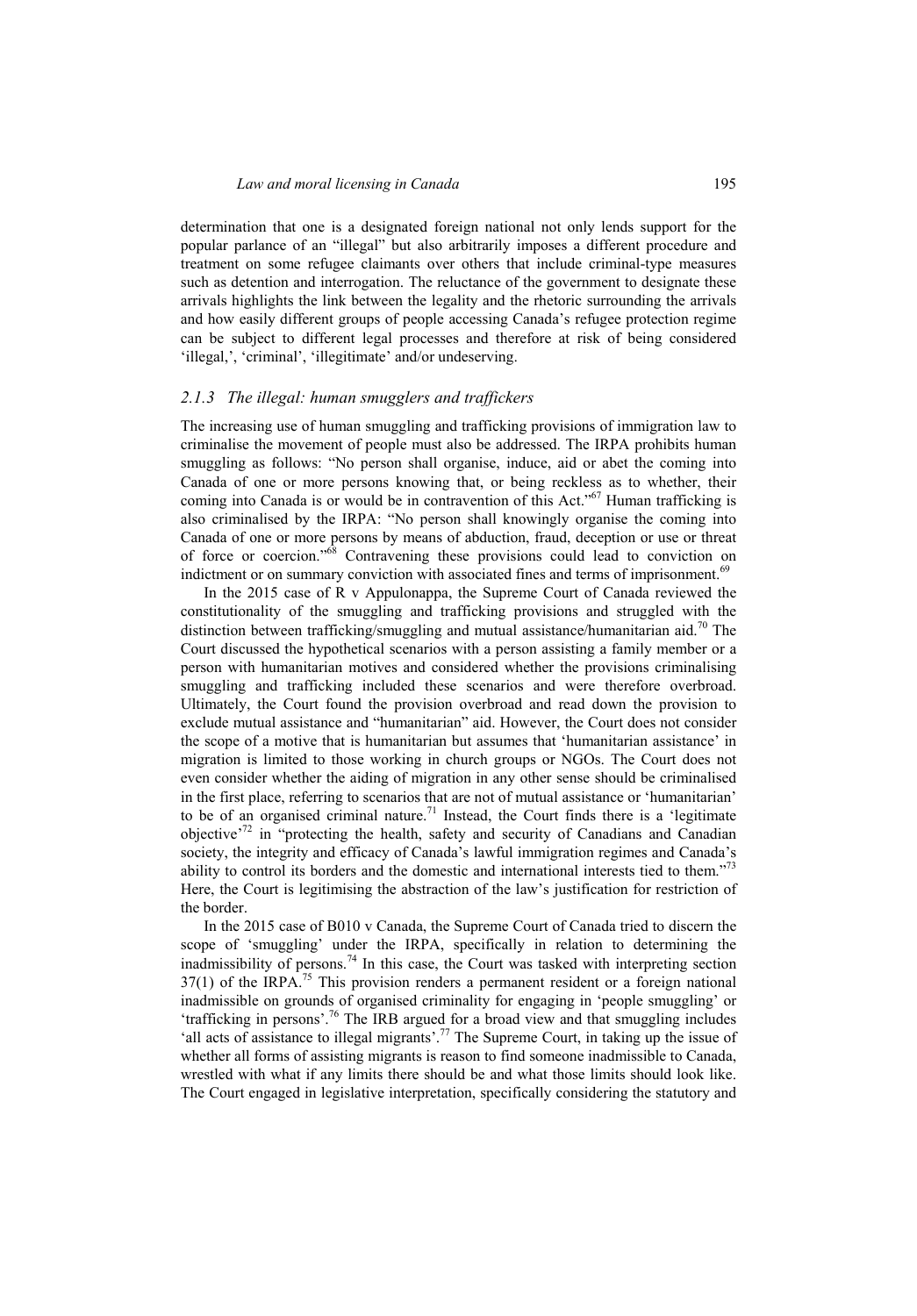international law context in which the provision was brought to force. The fact that the provision refers to 'criminal activity' and 'transnational crime' led the Court to limit the interpretive scope of 'smuggling'. The Court held that the provision, "targets procuring illegal entry in order to obtain, directly or indirectly, a financial or other material benefit in the context of transnational organised crime."<sup>78</sup> In B010, while the Court may not have called migrants illegal, the reference to 'illegal entry' gives legitimacy to the idea of 'illegal migrants' and also gives legal weight to the notion that helping (for financial or material benefit) migrants is a crime.

The use of immigration law to criminalise movement of people is touted as a means to protect vulnerable people, but its primary effect is to exclude persons from entry into Canadian borders by limiting their means to travel to the border. This is accentuated by the fact that the Criminal Code already criminalises many of the acts that harm migrants including offences related to prostitution, kidnapping, sexual assault, child abduction and human trafficking.<sup>79</sup> Section 279.01(1) of the Criminal Code states, "[e]very person who recruits, transports, transfers, receives, holds, conceals or harbours a person, or exercises control, direction or influence over the movements of a person, for the purpose of exploiting them or facilitating their exploitation is guilty of an indictable offence."<sup>80</sup> This definition of trafficking in the Criminal Code does not require a transit process; it does not require a 'border-crossing scheme'.<sup>81</sup> The International Labour Organisation, discussing forced labour, states that it "does not consider relevant how a person ended up in a forced labour situation, whether through trafficking or other systems." Despite this, sex work for example (or any kind of work for that matter) occurring in the absence of exploitation and coercion could still be considered trafficking under the IRPA, providing a legal tool to control the movement of migrants who may engage in sex work.<sup>83</sup> The IRPA uses the cover of exploitation and coercion as legal justification to exclude persons at the border. This is especially concerning in the case of Tamil individuals suspected of having supported the Liberation Tigers of Tamil Eelam (LTTE) and who were passengers on the MV Sun Sea or Ocean Lady. Amnesty International concluded that refused refugee claimants face a serious risk of detention, torture and mistreatment if the Sri Lankan government suspects that they travelled on the MV Sun Sea.<sup>84</sup>

Four men on the Ocean Lady were charged with the human trafficking and smuggling provision under section 117(1) of the IRPA. In 2017, the British Columbia Supreme Court found the men not guilty due to the defence of mutual aid; that the actions of the individuals were not done to obtain, directly or indirectly, a financial or other material benefit or that any of them obtained one.<sup>85</sup> The legal path of these four migrants raise questions about how the arrival of the MV Sun Sea and Ocean Lady was approached. These arrivals at the border were treated as criminal and distracted from the task of determining if anyone was deserving of refugee protection. In fact, the media did report that "many of the migrants have had their refugee claims accepted" specifically 230 claims.<sup>86</sup> The potential use of mandatory detention<sup>87</sup> and the prosecution of persons are not only legal barriers to refugee protection, but tools that give weight to the perception that refugee claimants were 'illegal' and therefore illegitimate.

Again, there have been few reports of detention and prosecution of persons crossing the Canada-US border irregularly. Yet, the tools at the disposal of border officials to detain or charge persons allows for the conflation of criminality and border crossing. While this is an issue taken up by many other scholars<sup>88</sup>, rarely has this conflation been understood in relation to Canada's response to refugees overseas. Labman has argued elsewhere that "recent discourse, coming from both the government and the media,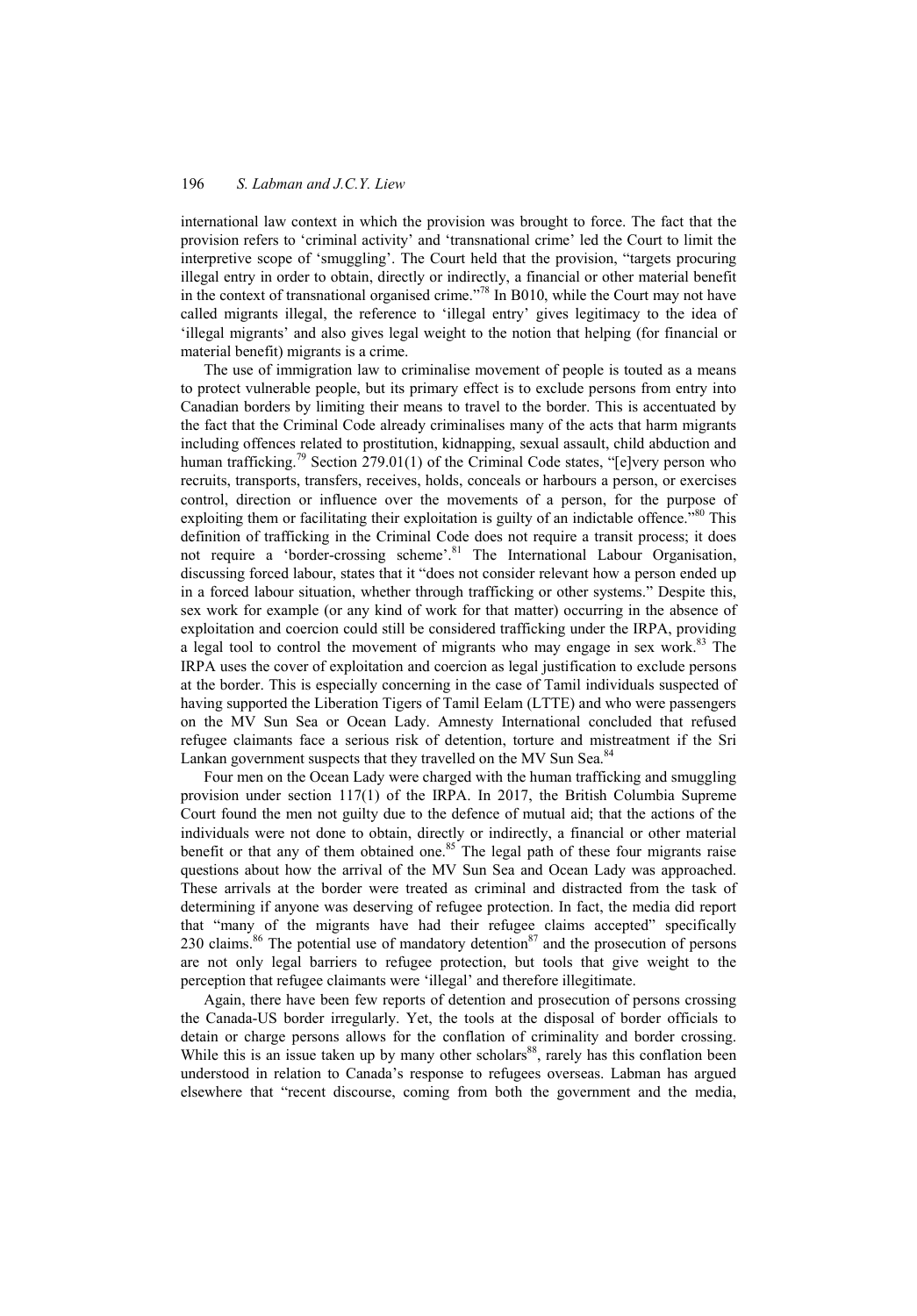represents an increasing tendency to conflate the protection categories of asylum and resettlement and present them as interchangeable, thereby justifying a focus on resettlement at the expense of asylum."89 Here, where each framework is examined side-by-side, it is evident that while the asylum system hangs heavy with laws that close around the refugee claimant, the limiting and exclusionary role of law is much more subtle in resettlement and the visible aspects of law much more celebratory.

#### *2.2 Overseas and resettlement*

#### *2.2.1 The welcomed: the Syrians*

#WelcomeRefugees was the Canadian government's online means of sharing and promoting its Syrian resettlement initiative.<sup>90</sup> From November 4, 2015 to January 29, 2017 the site tracked the resettlement of Syrian refugees through the three resettlement programs:

- 1 The Government Assisted Refugee (GAR) program.
- 2 The Private Sponsorship of Refugees (PSR) program.
- 3 The Blended Visa-Officer Referred (BVOR) program.

The site lists 'welcoming communities' across Canada and highlights a speech by John McCallum, former Minister of Immigration, Refugees and Citizenship at a 2015 forum on welcoming Syrian refugees. While other refugees, from other regions, continued to trickle into Canada through each of the three resettlement programs, the Syrian movement captured the energy and compassion of the Canadian public, government and media in an intensifying feedback loop.

The commitment of the Canadian public, confirmed through the election of a Liberal majority federal government following Prime Minister Trudeau's promise to resettle 25,000 Syrians, grew both out of the escalating crisis in the region and the personalisation of the tragedy captured in the photograph of three-year old Alan Kurdi's drowned body on a Turkish beach. The knowledge that the family had wanted and tried to resettle to Canada through private sponsorship before their deadly sea journey amplified the particularised Canadian attention. The government response included exceptional treatment of Syrian refugees not extended to other arriving refugees. These responses included an exemption from the repayment of transportation loans for Syrian refugees arriving after November 2015, but before March 2016; and a temporary public policy that exempted Group of Five and Community Sponsors sponsoring Syrian and Iraqi refugees from the requirement in these programs to provide documentary proof of refugee status from the UNHCR.<sup>91</sup> Informally and across the country, various organisations received particular donations for Syrian refugees. The Social Sciences and Humanities Research Council, in partnership with Immigration Refugees and Citizenship Canada (IRCC), created a targeted research grant competition focussing on 'Syrian refugee arrival, resettlement and integration' to encourage peer review research on "a rare event, full of challenges for both the refugees themselves and for all Canadians."92

The Syrian initiatives in Canada were facilitated through all three streams of resettlement - government assisted, privately sponsored and blended visa office-referred. When the first planeload of Syrians arrived in Ottawa in December 2015, Prime Minister Trudeau was there to greet them and hand out winter coats. The legality and legitimacy of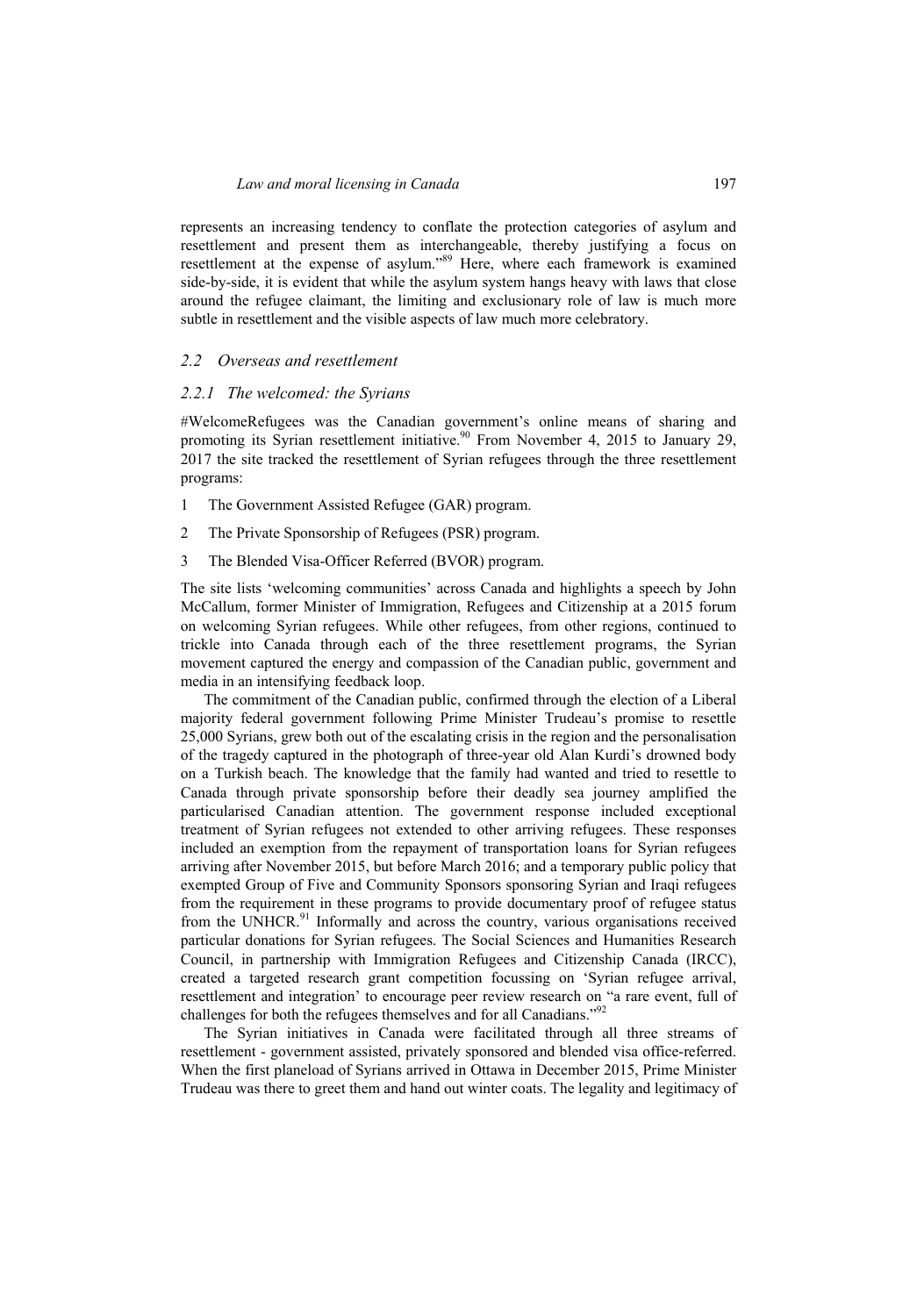their arrival was framed by the Prime Minister himself who stated: "Tonight they step off the plane as refugees, but they walk out of this terminal as permanent residents of Canada."93 Quite simply, resettled refugees travel to Canada on a permanent residence visa or other temporary travel documentation and are granted permanent residence status upon arrival in Canada. Their entry is within the legal structure of border control and their arrival is celebrated.

#### *2.2.2 The supported: government assisted refugees*

In the attentively tracked period from the start of November 2015 to the end January 2017, a total of 21,876 resettled Syrians came through the Government Assisted Refugees program. The GAR program is the model that parallels other states' resettlement efforts. In total, UNHCR reported 37 states were involved in resettlement initiatives in 2016, a significant increase from past years. Looking back a decade, in 2008 there were  $24$  resettlement states although the numeric admissions vary drastically.<sup>94</sup> The increasing interest in resettlement may be tied to an increasing interest in keeping asylum seekers out while reaching for a moral license to admit refugees through resettlement, something to bear in mind for Part II of this article.

The variance in resettlement numbers is the result of the voluntary nature of the program. States bear no legal obligation to resettle refugees from third countries. Canada presents its efforts on this front as both "uphold[ing] Canada's humanitarian tradition" and as "a discretionary program that complements Canada's in-Canada refugee determination system."95 Government resettled refugees are referred by the UNHCR or another referring organisation based on resettlement need and receive financial assistance and settlement support from the federal government for one year from arrival. There is a regulatory scheme for government resettlement set out in the Regulations.<sup>96</sup> The scheme enables the government to expand and contract the program with relative ease and responsiveness through yearly immigration level plans. The 2017 immigration plan allowed for 300,000 new permanent residents, above the average annual levels from 2000–2015 which was 250,000. The GAR level, however, is below the annual average of GAR arrivals of 7,600 from the same period of 2000–2015.<sup>97</sup> Significantly while the GAR numbers have surpassed private sponsorship numbers in the past, there has been a diminishing commitment to GARs while private sponsorship numbers increased.<sup>98</sup> Although the Syrian resettlement paired with a change in government temporarily reinvigorated the GAR program, the intention moving forward is that by 2020 the government resettlement target will be increased slightly to 10,000 while the private sponsorship target will soar to 20,000.99

There are significant historical moments that mark the protection power of both government and private sponsorship resettlement in Canada spanning the resettlements of Indochinese, Kosovars, Syrians and most recently Yazidis.<sup>100</sup> As well there is a general, on-going and global commitment. Despite this, two moments highlight the precarious nature of the program.

The first moment comes from the USA where there is a similarly designed resettlement program. Following the September 11, 2001 terrorist attacks in the USA, the US Resettlement Program was halted.101 With no admissions for three months, the program finally reopened but at a slower pace with reduced admissions.<sup>102</sup> As the largest and leading resettlement program in the world, the pause and reduction meant that within the three years that followed over 100,000 refugees are argued to have lost the chance to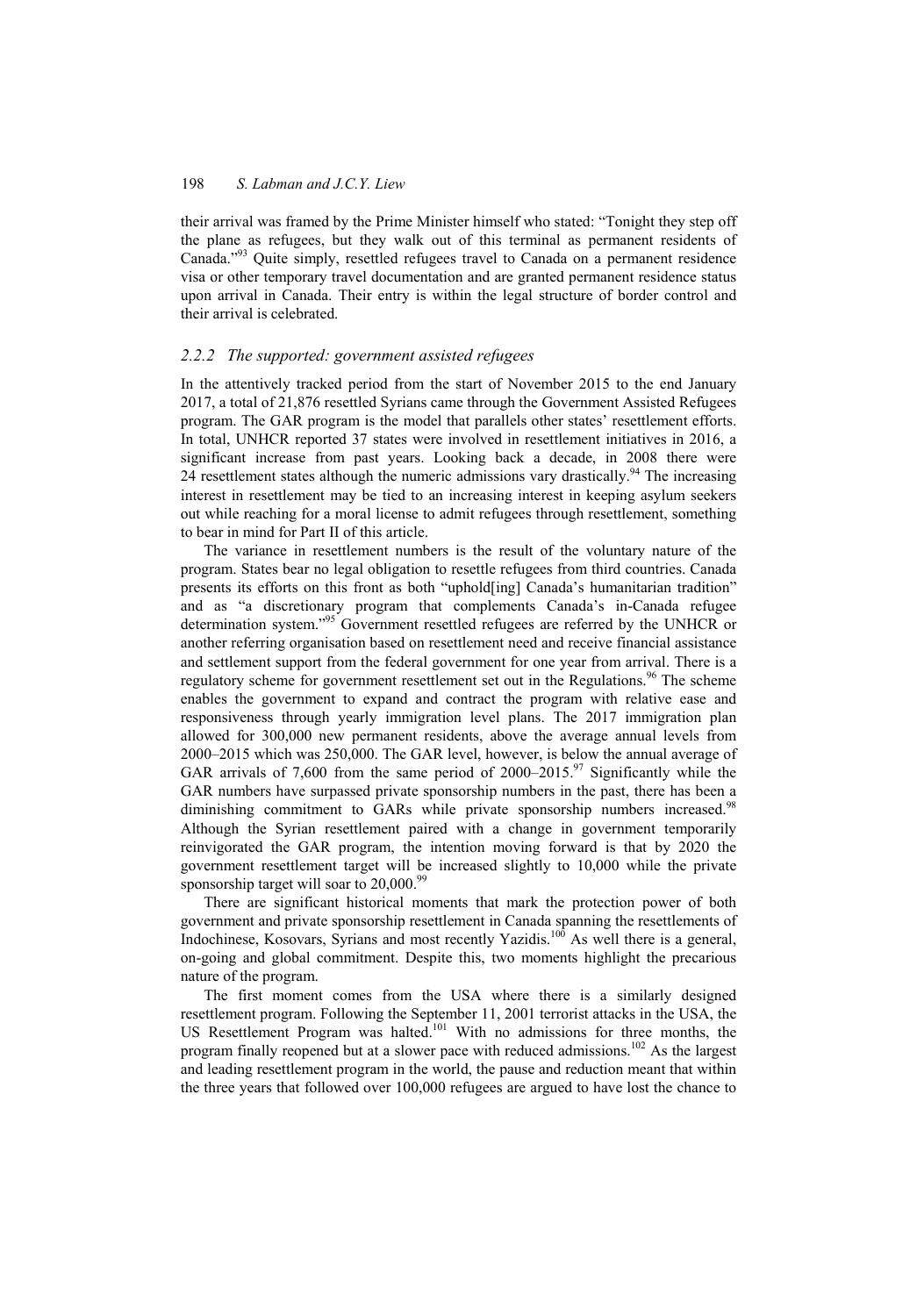resettle to the US.<sup>103</sup> Recent years showed a steep increase in US resettlement with the program rising from just under 70,000/year in 2013–2015 to almost 85,000 in 2016 and a promise by then President Obama to increase admissions to over 100,000 in 2017.<sup>104</sup> With the change in government in the US in 2016, President Trump almost immediately signed an executive order temporarily halting all refugee admissions for 120 days that was delayed by legal action and ultimately only partially implemented.<sup>105</sup> Proposed 2018 US admissions were reduced to  $45,000$ .<sup>106</sup> The discretionary nature of the program means it is within a government's power to completely close or limit resettlement. The American actions demonstrate the fragility of a discretionary government program.

A second moment of precarity comes from Canada even though there has not been the same level of halting and fluctuating of resettlement as seen in the US. In 2011, the Canadian government repealed the source country class from the IRPA regulations.107 Prior to repeal, the 'Source Country' class sat within the umbrella 'Humanitarian-protected persons abroad' class alongside the 'Country of Asylum' sub-class. Combined these sub-classes enabled the resettlement of those who did not meet the refugee definition either because they did not meet the definition's requirement of a nexus to persecution or because they had not fled across an international border. The government reviewed the effectiveness of the source country class in 2009 and identified issues with limited eligibility, lack of flexibility, lack of referral capacity, necessity for direct access and lack of access or awareness by vulnerable persons.<sup>108</sup> Rather than reform the program, the government announced its intent to repeal the class in March 2011 with the repeal by October that same year.<sup>109</sup> The repeal, like the halting of the US program, demonstrates how swiftly a resettlement program can change, stop or disappear as it is not tied in any way to a requirement for the state to admit refugees.

## *2.2.3 The wanted: privately sponsored refugees*

While the "Wanted" in #RefugeesWanted was specific to Syrians, generally privately-sponsored refugees reflect those individuals that have been specifically targeted to be brought to Canada. This often occurs through individual Canadians and permanent residents who aim to bring extended family or refugees from particular regions. With private sponsorship, sponsors can "name" the refugee they desire to sponsor. Sponsors consider this one of the core principles of the program.110 What this means is that rather than a UNHCR or organisation referral of a refugee for resettlement in the GAR program, the intending sponsor acts as the referrer.<sup>111</sup> With sponsor-referred cases, Canadian visa officers in the region are responsible for processing the application and making the ultimate selection decision. Like Canada's inland program, which moves beyond the Convention refugee definition to consider also persons in need of protection<sup>112</sup>, Canada's resettlement regulations also permit both Convention refugees abroad and humanitarian protected persons abroad to address persons in similar circumstances.<sup>113</sup> Currently there is only one class within the humanitarian-protected persons abroad class – the country of asylum class. Members of this class "have been determined by an officer to be in need of resettlement because:

- a they are outside all of their countries of nationality and habitual residences
- b they have been and continue to be, seriously and personally affected by civil war, armed conflict or massive violation of human rights in each of those countries."<sup>114</sup>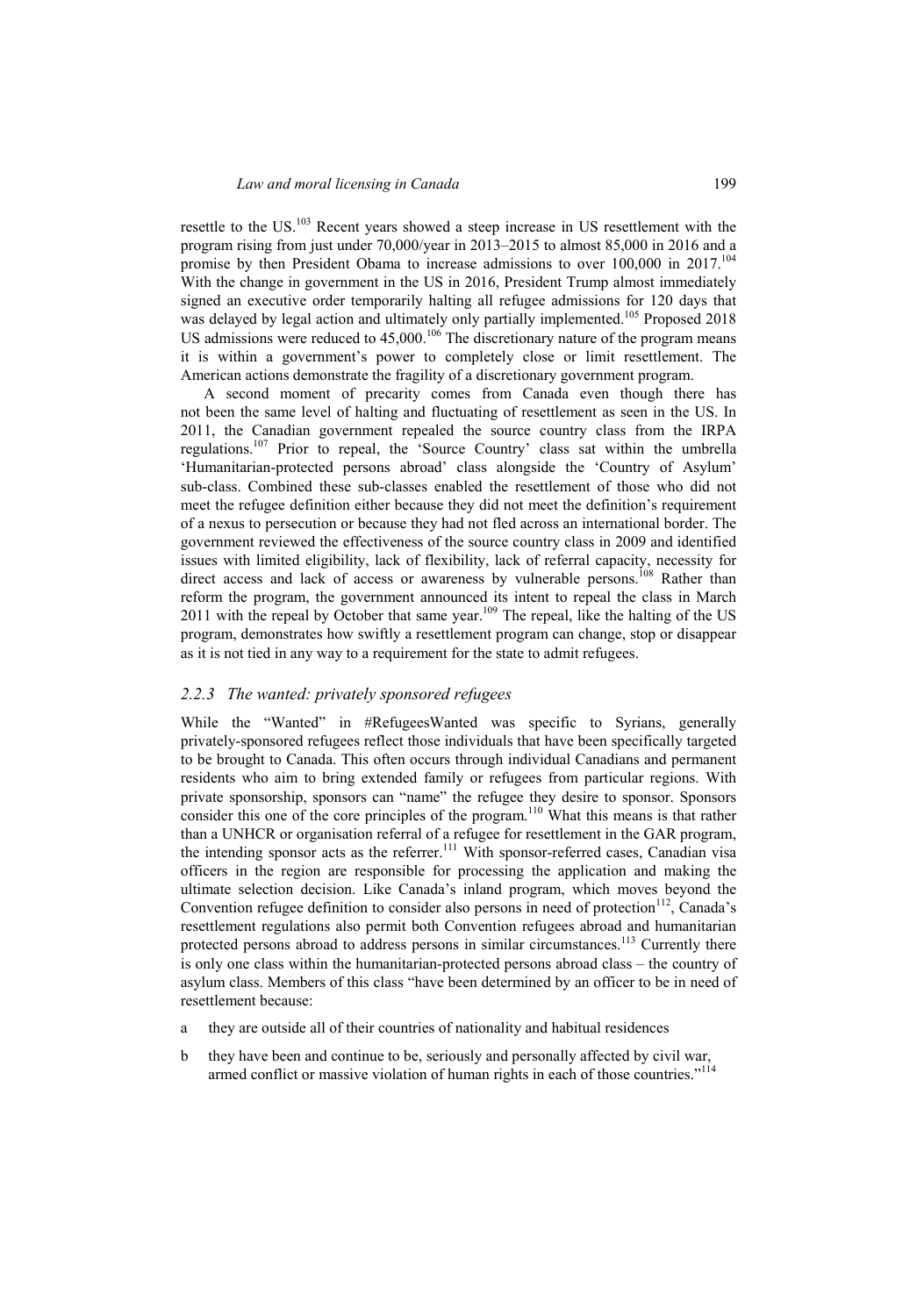While undoubtedly in need of protection, sponsor-referred individuals often fall outside of the pool of people recognised by UNHCR as refugees or, if recognised, are not among the persons referred by UNHCR for resettlement. Some point to the fact that private sponsorship fills a gap in family reunification which was created with the cancellation of the assisted relative class of family sponsorship in 2002. That class previously enabled relatives beyond one's immediate family to immigrate to Canada through the family class.<sup>115</sup>

While the challenges of private sponsorship have been recently and well detailed elsewhere<sup>116</sup>, a few key points on how law is used to shape the program bear consideration for our purposes. To assist in reducing an application backlog, the Minister began capping yearly sponsorship agreement holder applications in 2011.<sup>117</sup> As mentioned above, with respect to the temporary exemption of Syrians, private sponsors sponsoring as either a Group of Five or a Community Sponsor can, since 2012, only sponsor refugees recognised by either UNHCR or a state. The amendment was justified on the basis that "the program was not designed to support the overwhelming demand for family reunification that it faces today."<sup>118</sup> What these moves do however, in an effort to increase the rate of application approvals, is take some level of that naming power away from sponsors. More directly this was done through the introduction of the Blended Visa-Officer Referred program in 2013.<sup>119</sup> The BVOR program splits the financial commitment between the government and sponsors but the government, through its visa officers, retains the power to select and refer the individuals to be resettled.

In the midst of both these retractions of sponsor power and the explosion of commitment to the protection of Syrian refugees, in September 2016 the Canadian government, in partnership with the UNHCR and the Open Society Foundations announced a joint initiative, the Global Refugee Sponsorship Initiative, aimed at increasing the private sponsorship of refugees around the world.<sup>120</sup> Filippo Grandi, High Commissioner for Refugees, declared "[i]n the face of record levels of displacement and soaring resettlement needs ... this joint initiative is an excellent way for resettlement states to learn from Canada's very successful model of private sponsorship."<sup>121</sup> In Canada, resettlement and private sponsorship developed as a complement to limiting inland refugee claims. The model is now being shared as a response to "record levels" of asylum seekers. Thus in the fall of 2017, just after the Garlic Festival in Cornwall had raised the tension between humanitarian generosity and legality along the border, the Global Refugee Sponsorship Initiative launched its guidebook and website.<sup>122</sup> A report from the Migration Policy Institute also in September 2017 noted that "[s]ince the onset of the migration crisis in 2017, the settlement of refugees through community-based or private sponsorship schemes has attracted increasing attention from governments and civil society groups across Europe."123 Would those people in Cornwall boycotting the festival and labelling the illegality of the Haitians, take up sponsorship?

## **3 Part 2: multiple legal layers and taking moral licence**

The previous section concludes with the dichotomy between private sponsorship and the public perception and responses to asylum seekers. The layered legality that blurs understandings of the refugee's border crossing begins to show its strata.

Public discourse and often government rhetoric, presents refugee law and the laws applicable to border crossings as a singular, one-dimensional plane upon which to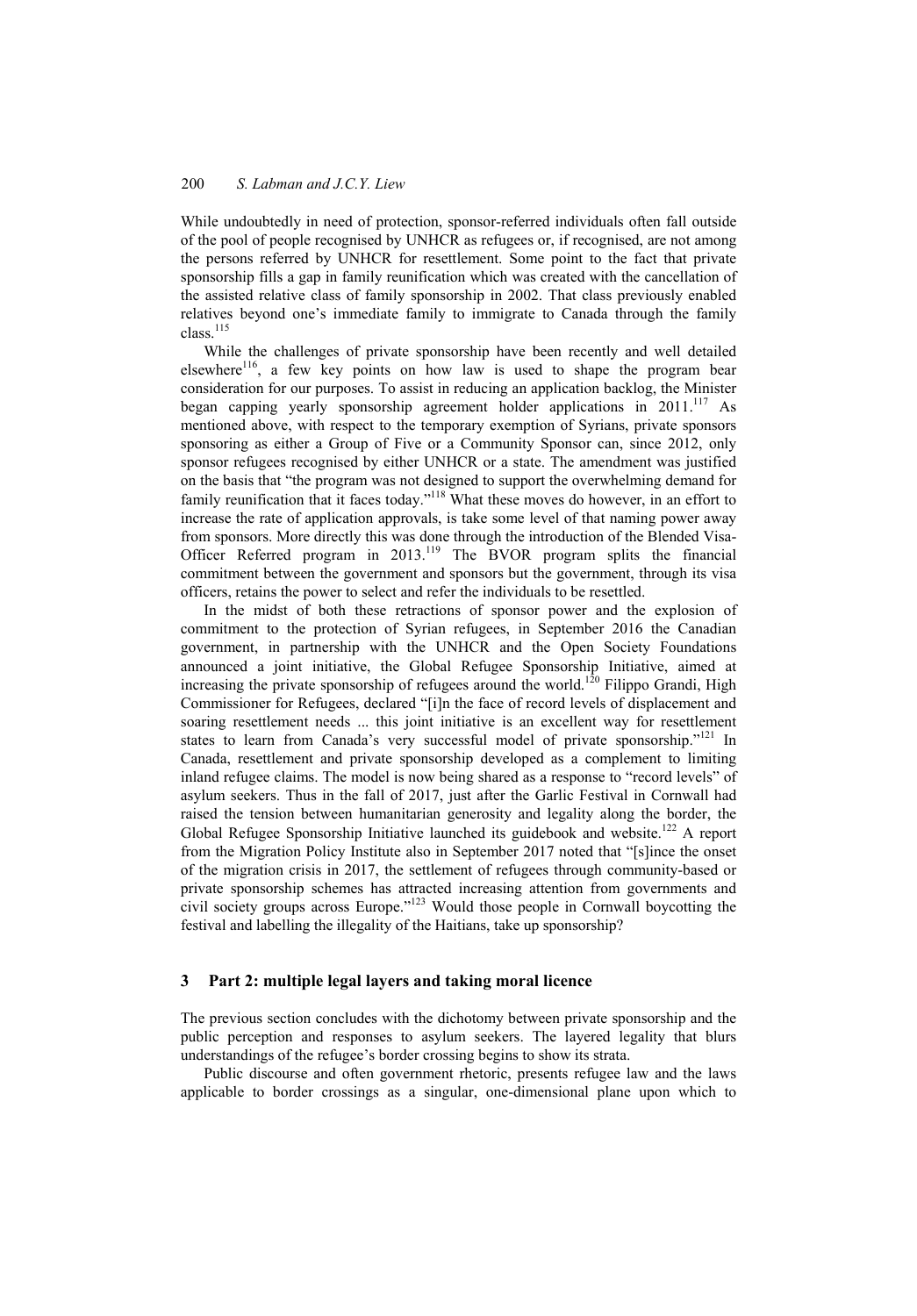examine the legitimacy of a migrant claiming protection. It is through this simplified perception of a solitary or discrete law that the refugee is constructed as illegal or legal and thereby either legitimately or illegitimately seeking safety and protection in Canada. Resettled refugees are seen to legally cross the border, asylum seekers are seeking to illegally sneak across. Resettlement refugees deserve Canada's warmth and welcome, asylum seekers do not. This constructed dichotomy in Canadian public discourse is not accurate. It does not represent "the law." The law is multi-dimensional, layered and more complicated.

It is within the layers and complications of the law that moral licensing can be easily deployed. The problematic treatment of inland refugees appears, in public discourse, to be justified by Canada's largesse with overseas refugees. There is a plethora of research that demonstrates that, "[p]ast good deeds can liberate individuals to engage in behaviours that are immoral, unethical, or otherwise problematic, behaviours that they would otherwise avoid for fear of feeling or appearing immoral" and that "moral self-licensing occurs because good deeds make people feel secure in their moral self-regard."<sup>124</sup> Moral licensing has also referred to, "the effect that when people initially behave in a moral way, they are later more likely to display behaviours that are immoral, unethical, or otherwise problematic."<sup>125</sup> Further, research that looks at the intersection of behavioural science and law recognises a concern with "unaware biases that prevent people from understanding that their behaviours are self-interested and unethical" and that "[u]ncovering these biases is especially important because society is being harmed by non-deliberative bad deeds."<sup>126</sup> Indeed, in the criminal law context, moral licensing has been shown to lead people to commit moral transgressions and crime.<sup>127</sup> Research in this area further affirms that vicarious moral licensing or social moral licensing is a phenomenon. Group or social influences can lead to unethical or problematic choices<sup>128</sup> and research shows that moral licensing also applies to group behaviour.<sup>129</sup>

There is something familiar here in the image of abhorrence of refugees at Cornwall's garlic festival and the benevolence of Canadians welcoming Syrian refugees at the airport. The good feelings that come from providing refuge for one set of refugees has given Canadians a sense of moral self-licensing to turn their backs to the refugee claimants arriving at our land and sea borders. Legal perceptions bolster the moral positioning; misunderstandings of the law are easily accepted as they justify the welcoming of overseas refugees as law-abiding refugees while allowing the denouncement other refugees coming directly to Canadian borders as "illegal" and "deviant" law-breaking refugees. The "chance to establish 'moral credentials'" by publicly and widely sponsoring overseas refugees has reduced our "inhibition against behaviour that could cast doubt on  $\lceil \text{our} \rceil$  morality"<sup>130</sup> when it comes to inland refugees. Public confidence in the belief these claimants are acting illegally is easily achieved because Canada's welcome protection to legitimate refugees is evident elsewhere. Indeed, as some researchers have written, "acting virtuously can ironically reduce future virtuous action."<sup>131</sup>

In this way, both a sense of the law and the moral confidence in the generous and humanitarian act of resettlement, without any understanding of the legal limits of this resettlement, is utilised to avoid appearing unwelcoming, prejudiced and more problematically, violating our international legal obligations towards refugees. This follows research illustrating how persons may "wish to avoid feeling or appearing prejudiced, yet all the same can be tempted to express views that could be construed as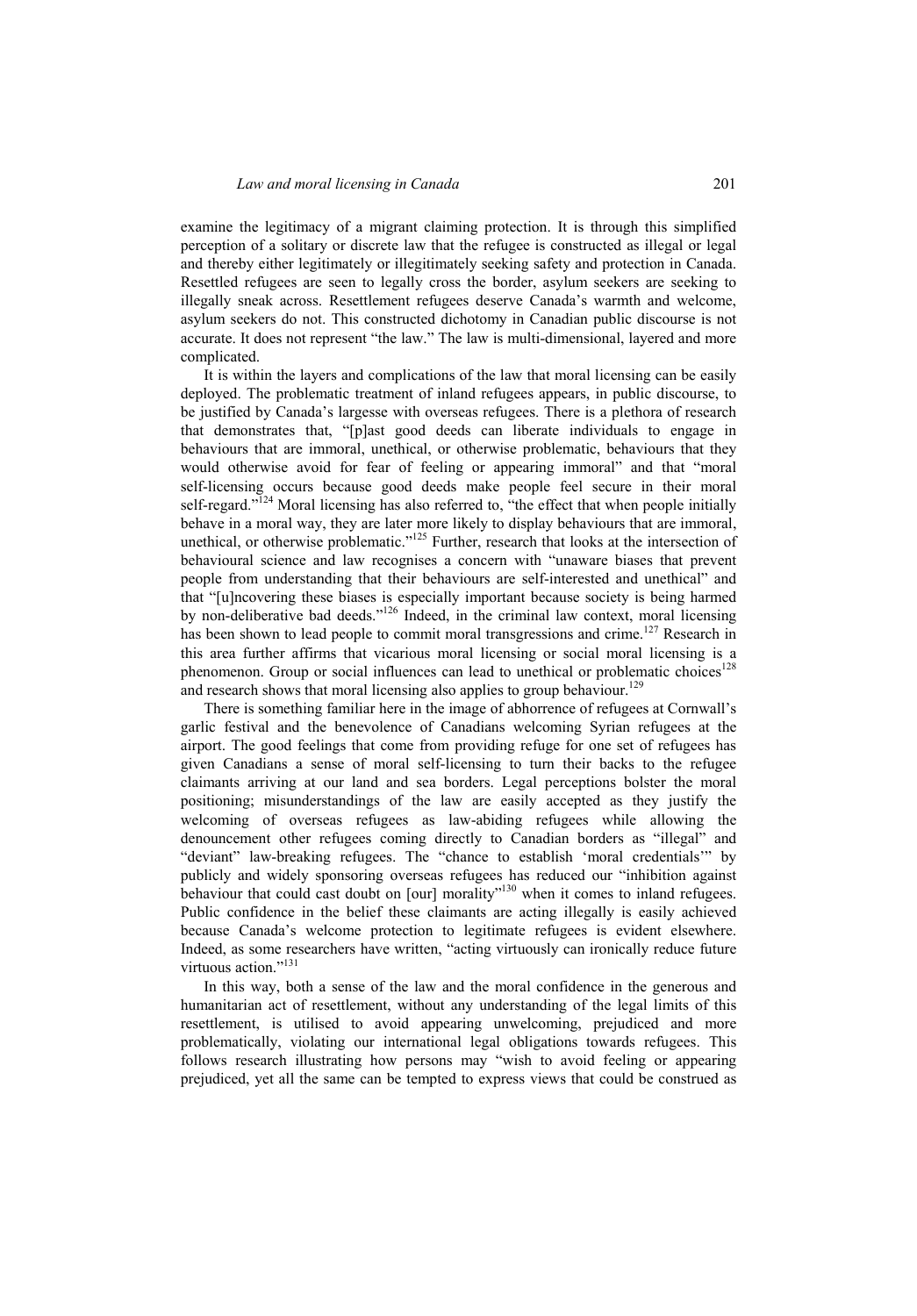prejudiced."132 Indeed, comments responding to an opinion piece we penned on May 5th, 2018, ("Rhetoric on refugees only hurts border control", which outlined the layered legality of border crossing), exhibits how a misconstruction of the law can justify moral licensing.<sup>133</sup> For example, one commenter wrote:

Labman and Liew's [sic] new guide to legal definitions:

Theft irregular purchase

Assault irregular contact

Murder irregular contact causing irregular living.<sup>134</sup>

In response to the comment, another commenter wrote: "Perhaps this is how false news starts. Someone reads this comment, it gets repeated and before long people start to think the authors actually said that."<sup>135</sup>

The comments also demonstrated how law, or an understanding of how the law functions at the border, is not weighty enough to deter people from engaging in moral licensing and in fact, how moral licensing permits one to move beyond the law. One commenter wrote, "I greatly respect the argument made by Labman and Liew [sic], but being legal does not make something right….I am not insensitive to the needs of refugees - but there are ways and means of entering the country other than slamming open a door and just barging in."136 Irregular border crossers in this construction are not illegal but their illegitimacy is rendered by a lack of manners and the contrast to the seemingly patient resettlement refugee waiting for their turn at resettlement.

#### **4 Conclusions**

It is our hope that the focal point in public discourse will zoom out of the provision that requires persons to be examined at a port of entry (and also the laws preventing people helping those crossing borders) to look at the bigger picture and the plethora of legal provisions that could and do apply to refugees and refugee claimants. This includes Canada's international obligations to adhere to the principle of non-refoulement and to prevent the return of persons to torture, cruel or inhumane treatment and death. It also includes Canada's pledge to examine each and every individual inland refugee claim on its own merits under section 96 and 97 of the IRPA. The focal point should not be on the crossing of the border and whether or not it squares with the many rules and regulations that could comply. Instead, the public should be concerned about whether such persons are indeed fleeing persecution, torture, cruel and inhumane treatment and whether Canada is appropriately evaluating such claims. Indeed, the public should have more confidence in our well-established systems to evaluate not only who is a refugee but whether there are any security concerns at our border.

The public should also be concerned about whether Canada is putting barriers up to people through our law, such as the Safe Third Country Agreement, but also through public messaging to refugees not to come to Canada. For example when the US Department of Homeland Security announced in early January 2018 that it was withdrawing temporary protected status (TPS) for 200,000 Salvadorans, giving them 18 months to sort out their immigration status or face deportation, the Canadian government embarked on an information campaign to discourage Salvadorans from coming to the Canadian border, sending a Spanish speaking Member of Parliament to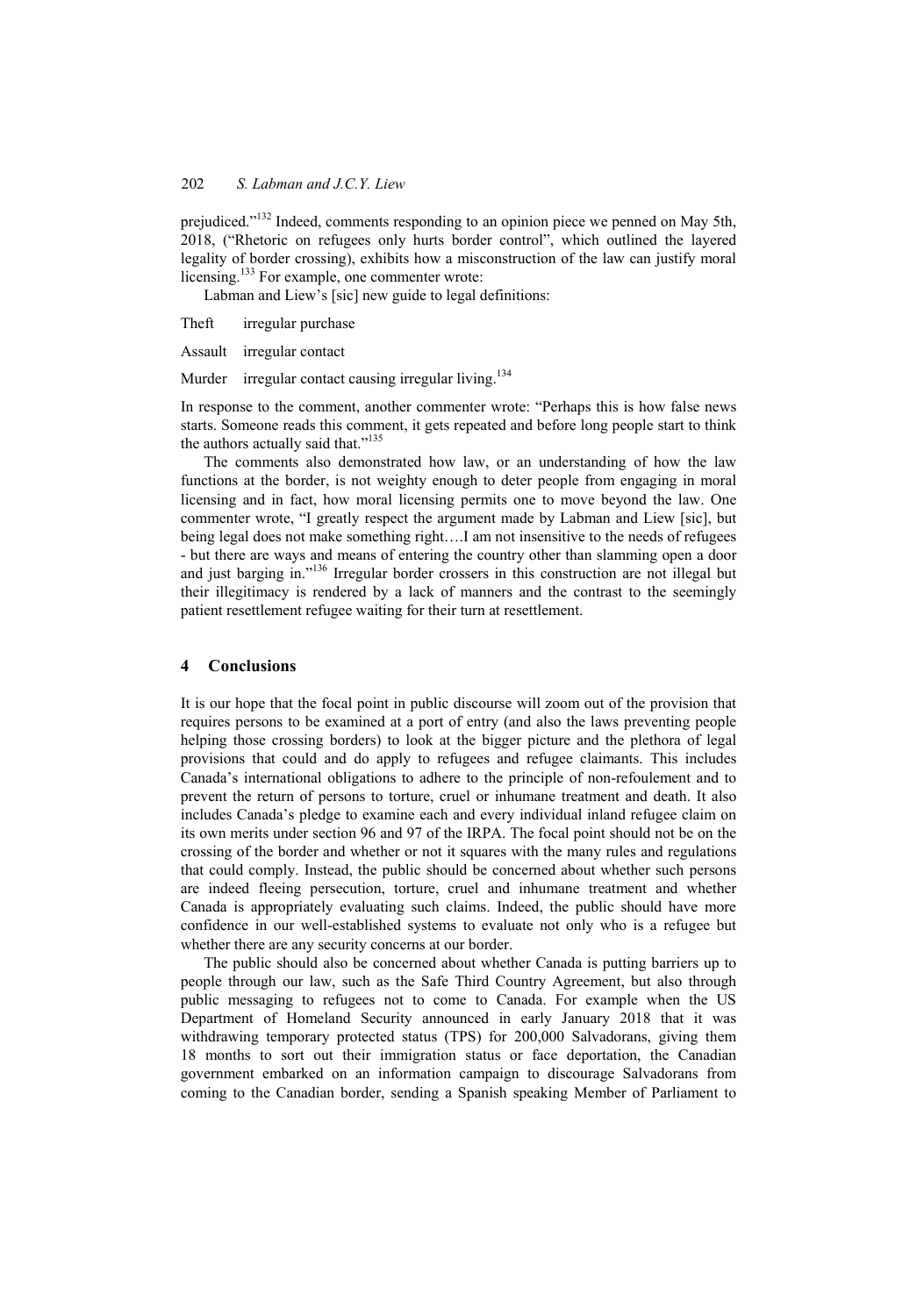California to speak to Spanish language media and community groups.137 The Canadian government is taking a varied approach to constructing multiple borders.138 The challenge here is that at these multiple borders, there is no individual assessment of refugee status. The law's structure and the government's public messaging together reinforce public discourse of the illegality of some border crossers.

When put up against public images of resettled refugees greeted by their sponsors, obtaining winter coats and meeting the Prime Minister, it is easy to see why a dichotomous picture of the refugee appears in our public understanding.

It is important to recognise that resettled refugees are screened as intensely as refugee claimants. The screening simply occurs before their arrival. Both successful refugee claimants and resettled refugees obtain permanent residence in Canada. Again, it is just that the resettled refugees are selected for this status while still beyond the Canadian border whereas refugee claimants must make it to Canada in order to access this status. Rather than stepping out of the airport as permanent residents, they are often left with no choice but to cross a frigid field. Individuals who cross in this irregular way still can and do succeed in their claims for refugee status and obtain permanent residence status just as resettled refugees do.

Aside from the preoccupation with border crossings, Canadians should also be concerned about whether our resettlement program is doing all it can to meet Canada's international refugee obligations. The public image of the resettlement program has largely been positive, but the impact of the program while humanitarian does not necessarily contribute to addressing the global resettlement need of refugees. And it is important to reiterate here, states bear no legal obligation to resettle refugees from third countries. While resettlement is considered a form of burden or responsibility sharing, it in no way is the primary mechanism for refugee protection. The reassurance allowed by moral licensing to privilege this program is diminished through numeric truths. Resettlement is one of three durable solutions, alongside local integration and voluntary repatriation but the reality is most refugees lack any solution. The global refugee population under UNHCR's mandate hit a high of 19.9 million by the end of  $2017$ <sup> $139$ </sup> The UNHCR indicates that 1.4 refugees are in need of resettlement in 2019, a 17% increase in need from the year prior.<sup>140</sup> Global resettlement numbers have suffered a steep decline with UNHCR submitting only 75,200 refugees for resettlement in 2017.<sup>141</sup> While the US has drastically diminished its resettlement efforts, Canada has upped its commitment to resettlement with the 2018-2020 Levels Plan moving up to 30,000 resettlement spots in 2020. This is significant compared to just over 12,000 resettled refugees to Canada in 2014 prior to the change in government.<sup>142</sup> But in 2014, over 60% of the resettlement was government assisted. The 2020 target set 20,000 spaces for privately sponsored resettlement and only 10,000 for government assisted. As discussed above, the private sponsorship requirements do not necessitate that individuals resettled through this category come from the UNHCR referrals. Private sponsorships fulfil a humanitarian commitment and indeed offer protection to many in need but they do not address the global resettlement need prioritised by the UNHCR.

The proper management of our border and requests for refugee protection will be an ongoing policy concern for Canada. By responding to migrants here and overseas, we hope this article provides some insight into the law's role in public discourse and how law's construction in public discourse may be deployed to justify moral licensing.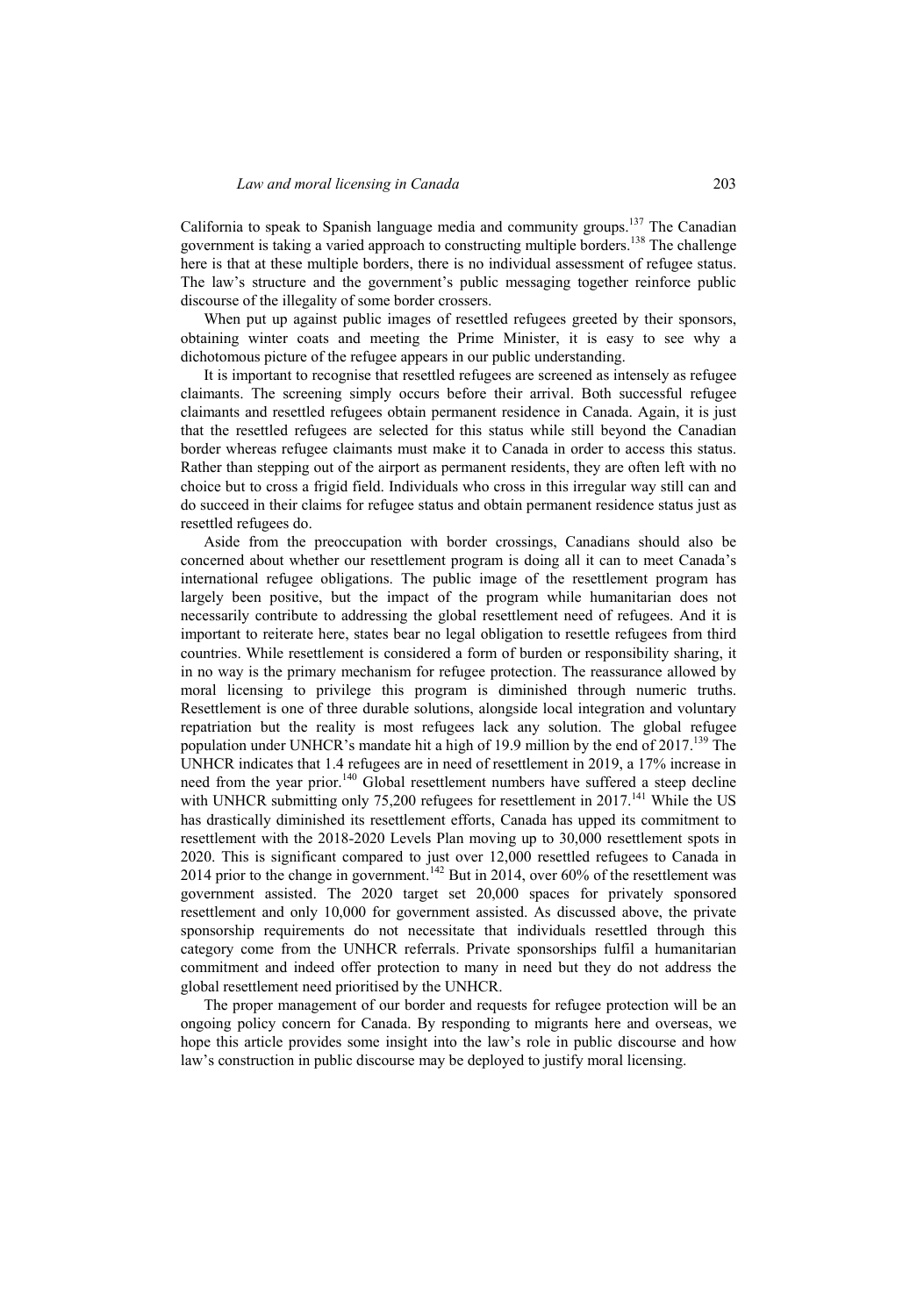#### **Acknowledgements**

The authors would like to thank the organisers (Sonia Lawrence and Kim Brooks) and the participants of the Canadian Journal of Women and the Law and The Institute for Feminist Legal Studies at Osgoode emerging feminist legal scholars workshop. Without this workshop, this collaborative project would not have happened. We would also like to thank Jonathan Andrews, whose research support came to us through the University of Manitoba's Legal Research Institute.

## **Notes**

- 1 Campbell, M. (2017) 'Cornwall's garlic festival goes on despite anti-migrant sentiment', *Macleans*, 29 August [online] http://www.macleans.ca/news/cornwalls-garlic-festival-goeson-despite-anti-migrant-sentiment (accessed 27 March 2019).
- 2 Ibid.
- 3 Ibid.
- 4 Ibid.
- 5 Waldron, J. (2008) *The Concept and the Rule of Law*, Working Paper No. 08-50, New York University School of Law – Public Law and Legal Theory Research Papers Series, 1 November.
- 6 Ibid at 12.
- 7 Keung, N. (2017) 'Immigration minister warns Haitian border-crossers that Canada will<br>probably reject them', *The Star*, 22 November [online] reject them', *The Star*, 22 November [online] https://www.thestar.com/news/immigration/2017/11/22/immigration-minister-warns-haitianborder-crossers-that-canada-will-probably-reject-them.html (accessed 27 March 2019).
- 8 Friesen, J. (2017) 'Syrian exodus to Canada: one year later, a look at who the refugees are and where they went', *Globe and Mail*, 12 November [online] and where they went', *Globe and Mail*, 12 November [online] https://www.theglobeandmail.com/news/national/syrian-refugees-in-canada-by-thenumbers/article33120934/ (accessed 27 March 2019).
- 9 Paling, E. (2017) 'Trudeau tells refugees: Canada will welcome you', *Huffington Post*, 28 January [online] http://www.huffingtonpost.ca/2017/01/28/trudeaurefugees\_n\_14461906.html (accessed 27 March 2019).
- 10 Immigration, Refugees and Citizenship Canada (2018) *Making a Refugee Claim Is Not a Free Ticket into Canada*. *Crossing the US Border into Canada between Ports of Entry Is against the Law and You Will be Arrested*, 15 May [online] https://twitter.com/CitImmCanada/status/1022198601894842368 (accessed 27 March 2019).
- 11 Convention relating to the Status of Refugees, 28 July 1951, 189 UNTS 150, Art 31 (entered into force 22 April 1954) [Refugee Convention]; Immigration and Refugee Protection Act, SC 2001, c27, s18(1) [IRPA].
- 12 See for example Dauvergne, C. (2008) *Making People Illegal: What Globalization Means for Migration and Law*, Cambridge University Press, Cambridge and *Making People Illegal* and Arbel, E. (2016) 'Bordering the constitution, constituting the border', *Osgoode Hall Law Journal*, Vol. 53, No. 3, p.824.
- 13 Khan, U. and Dhar, R. (2006) 'Licensing effect in consumer choice', *Journal of Marketing Research*, Vol. 43, No. 2, p.259; Merritt, A., Effron, D. and Monin, B. (2010) 'Moral self-licensing: when being good frees us to be bad', *Social and Personality Psychology Compass*, Vol. 4, No. 5, p.344.
- 14 In using the terms legal and illegal, we are primarily referring to these terms as legal categories. However, throughout the article, we also use these terms to refer to discursive categories and when we do, we try to be clear that the term as discursive. We have chosen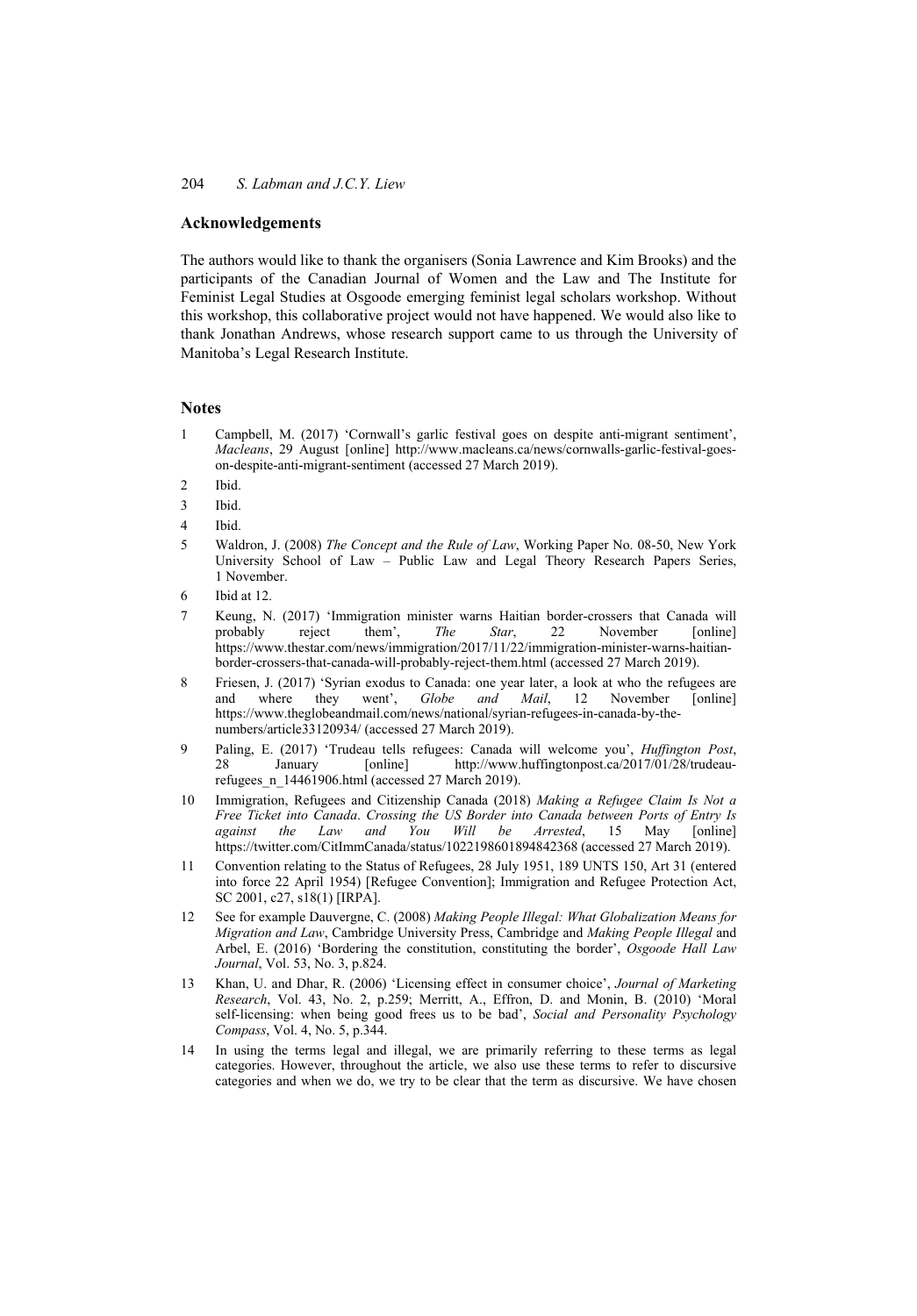## *Law and moral licensing in Canada* 205

not to differentiate between the legal category and discursive to illustrate the fluidity in which the public, media and politicians have deployed the term discursively and how some people rely on the weight of its meaning found in the legal realm to deploy it discursively in a powerful and persuasive way in the discussion of whether refugees are legitimate or not.

- 15 The Canadian Press (2017) 'Woman who died trying to cross border was trying to get to daughter in Toronto', *The Star*, 1 June [online] https://www.thestar.com/news/canada/ 2017/06/01/woman-who-died-trying-to-cross-border-was-trying-to-get-to-daughter-intoronto.html (accessed 27 March 2019).
- 16 Ibid.
- 17 Ibid.
- 18 Harris, K. (2017) 'Nearly half of illegal border-crossers into Canada are from Haiti', *CBC*, 22 November [online] http://www.cbc.ca/news/politics/haiti-border-crossers-canada-irregular-1.4414781 (accessed 27 March 2019).
- 19 Peritz, I. (2017) 'Immigration Minister denies that Canada was unprepared for surge of asylum seekers', *Globe and Mail*, 22 August [online] https://www.theglobeandmail.com/ news/national/ottawa-denies-being-unprepared-for-surge-of-asylum-seekers/ article36063067/.
- 20 Minsky, A. (2017) 'Number of asylum-seekers crossing into Canada skyrockets in July', *Global News*, 17 August [online] http://globalnews.ca/news/3677129/asylum-seekernumbers-quebec-canada/ (accessed 27 March 2019).
- 21 CBC News (2017) *Half of Quebecers Want to Prevent Illegal Crossing at Canada-US Border: New Poll*, 14 August [online] http://www.cbc.ca/news/canada/montreal/pollnumbers-border-crossing-migrants-1.42461 (accessed 27 March 2019).
- 22 Global News, supra note 21.
- 23 Levitz, S. (2017) 'Baloney meter: are border crossings illegal?', *Canadian Press*, 9 March [online] https://www.durhamregion.com/news-story/7181670-baloney-meter-are-bordercrossings-illegal-/ (accessed 27 March 2019).
- 24 IRPA, s 18(1), supra note 12.
- 25 Ibid at s 11(1).
- 26 Ibid at ss 124(1)(a), 41(a).
- 27 Ibid, s 133.
- 28 Refugee Convention, supra note 12.
- 29 Government of Canada (2002) *Agreement between the Government of Canada and the*  Government of the United States of America For the Cooperation in the Examination of *Refugee Status Claims from Nationals of Third Countries*, 5 December [online] https://www.canada.ca/en/immigration-refugees-citizenship/corporate/mandate/policiesoperational-instructions-agreements/agreements/safe-third-country-agreement/final-text.html (date accessed: March 27, 2019).
- 30 Immigration and Refugee Protection Regulations, SOR/2002-227, s 159.2 [Regs]; see also IRPA, supra note  $12$  at s  $102(1)(a)$ .
- 31 Regs, ibid, s 159.4(1). See, however, s 159.4(2), which provides that the agreement does apply to those coming by air if the person seeking refugee protection in Canada is a person who was determined not to be a refugee in the USA, has been ordered deported from the USA and is in transit through Canada for removal from the USA.
- 32 Ibid, s 159.1 and 159.5. Family member, "in respect of a claimant, means their spouse or common-law partner, their legal guardian and any of the following persons, namely, their child, father, mother, brother, sister, grandfather, grandmother, grandchild, uncle, aunt, nephew or niece." The family member must be a Canadian citizen (s 159.5(a)), a protected person under s  $95(2)$  of the IRPA (s 159.5(b)(i)), a permanent resident (s 159.5(b)(ii)), a person subject to a removal order but that removal order has been stayed (s 159.5(b)(iii)), a person eighteen years or older who has made a refugee claim that has not been withdrawn,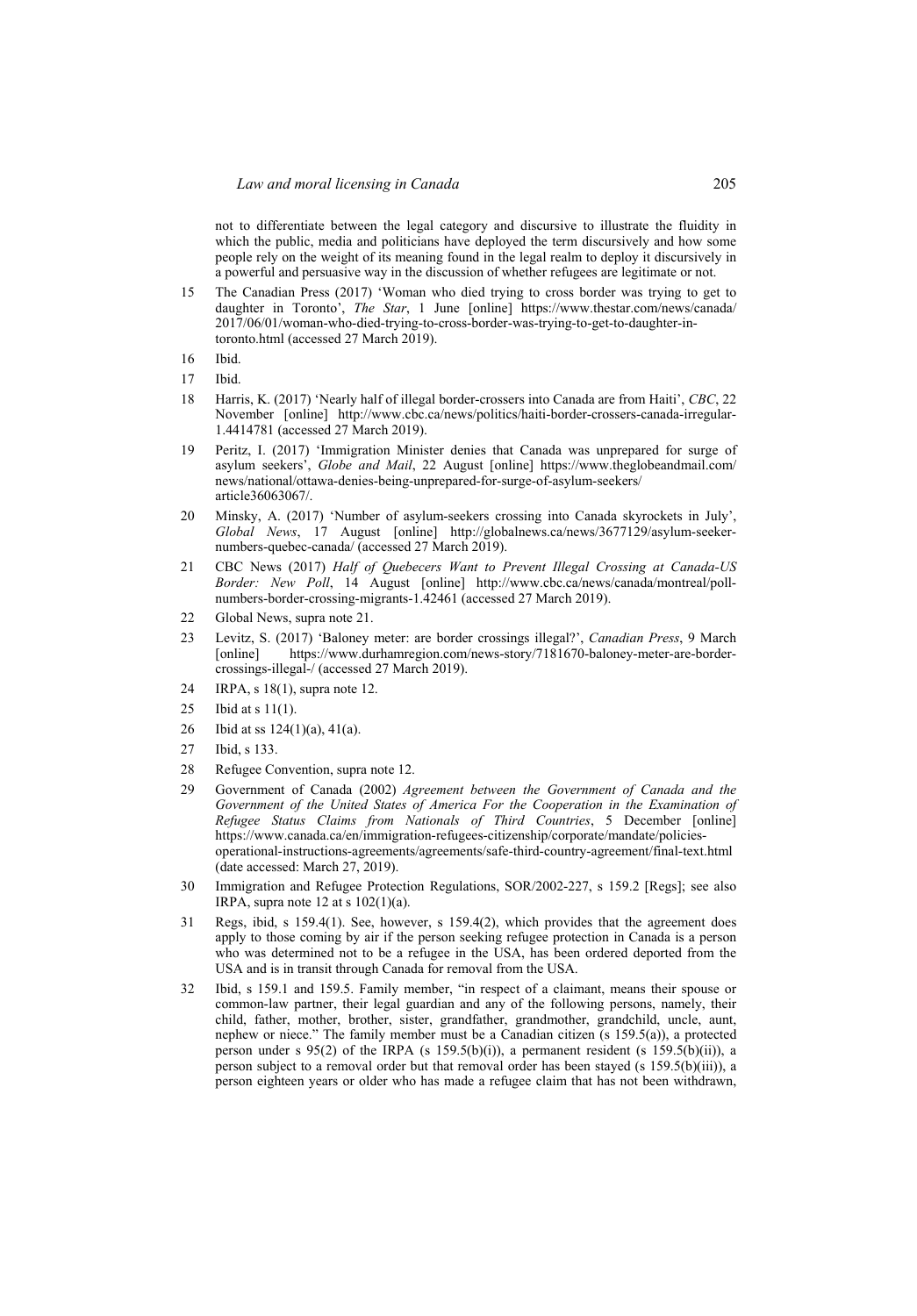abandoned, rejected, or terminated (s  $159.5(c)$ ), or a person eighteen years or older who holds a valid work or study permit (s 159.5(d)).

- 33 Ibid, s 159.5(e). A minor is a person who has not attained the age of eighteen years and has neither a spouse nor common law partner.
- 34 Ibid, s 159(f).
- 35 Regs, supra note 31 at s 229(2). This removal order is normally a departure order.
- 36 IRPA, supra note 12 s 49(2).
- 37 Regs, supra note 31 at s 231(2).
- 38 Refugee Convention, supra note 12 at Art 33.
- 39 IRPA, supra note 12 at ss 96, 115.
- 40 This has arisen from conversations we have had with lawyers practicing for example in British Columbia on how the practice works with arrivals to Canada by boat where persons report themselves after they have entered Canada.
- 41 Regs, supra note 31 at s 27(2).
- 42 IRPA, supra note 12 at s 38.
- 43 Customs Act, RSC, 1985 c 1, s 11.
- 44 Arbel, supra note 13.
- 45 Ibid.
- 46 For example, see Glowacki, L. (2017) 'Asylum seekers taking advantage of Canadian generosity, MP Ted Falk says', *CBC News*, 6 March [online] http://www.cbc.ca/ news/canada/manitoba/ted-falk-refugees-emerson-1.4011441 (accessed 27 March 2019) where MP Falk stated: "These folks are in a safe country. They're not under threat where they are in the USA and I don't think they should have the ability to jump the queue and get preferential treatment."
- 47 See for example Dauvergne, *Making People Illegal*, supra note 13.
- 48 Forrest, M. (2019) 'CBSA charges woman alleged to have smuggled irregular asylum seekers into Quebec', *National Post*, 23 January; See for example cases like X (Re), 2012 CanLII 95162 (CA IRB); X (Re), 2014 CanLII 103605 (CA IRB); B306 v Canada (Public Safety and Emergency Preparedness), 2012 FC 1282; Appulonappa, supra note 70. See also Immigration and Refugee Board, Irregular border crosser statistics (November 2018) online: https://irb-cisr.gc.ca/en/statistics/Pages/Irregular-border-crosser-statistics.aspx: It interesting to note that the IRB collected statistics regarding irregular border crossings in 2017 and 2018. While it collected statistics on how many were detained and subject to detention reviews (to decide if a person should be released if they are not a danger to the public, a flight risk, inadmissible and or their identity has not been established), these detention proceedings do not involve assessing whether s 18(1) was contravened.
- 49 CBC News (2018) *RCMP Want Warmer, Larger Work Space at Roxham Road's Illegal Border Crossing*, 30 January.
- 50 Bell, S. (2011) 'Documents: the sun sea investigation', *National Post*, 13 February [online] http://nationalpost.com/news/canada/documents-sun-sea-investigation (accessed 27 March 2019).
- 51 Ibid.
- 52 Brosnahan, M. (2014) 'Ocean lady migrants from Sri Lanka still struggling 5 years later', *CBC*, 18 October [online] http://www.cbc.ca/news/politics/ocean-lady-migrants-from-srilanka-still-struggling-5-years-later-1.2804118 (accessed 27 March 2019). This report also details how the 75 Tamils were detained and interrogated.
- 53 IRPA, supra note 12 at s 20.1(1); see also s 6(3) which specifies that the minister may not delegate the power conferred by s 20.1(1).
- 54 Ibid at s 20.2(2); see also s 19.
- 55 Ibid at s 20.1(1)(a).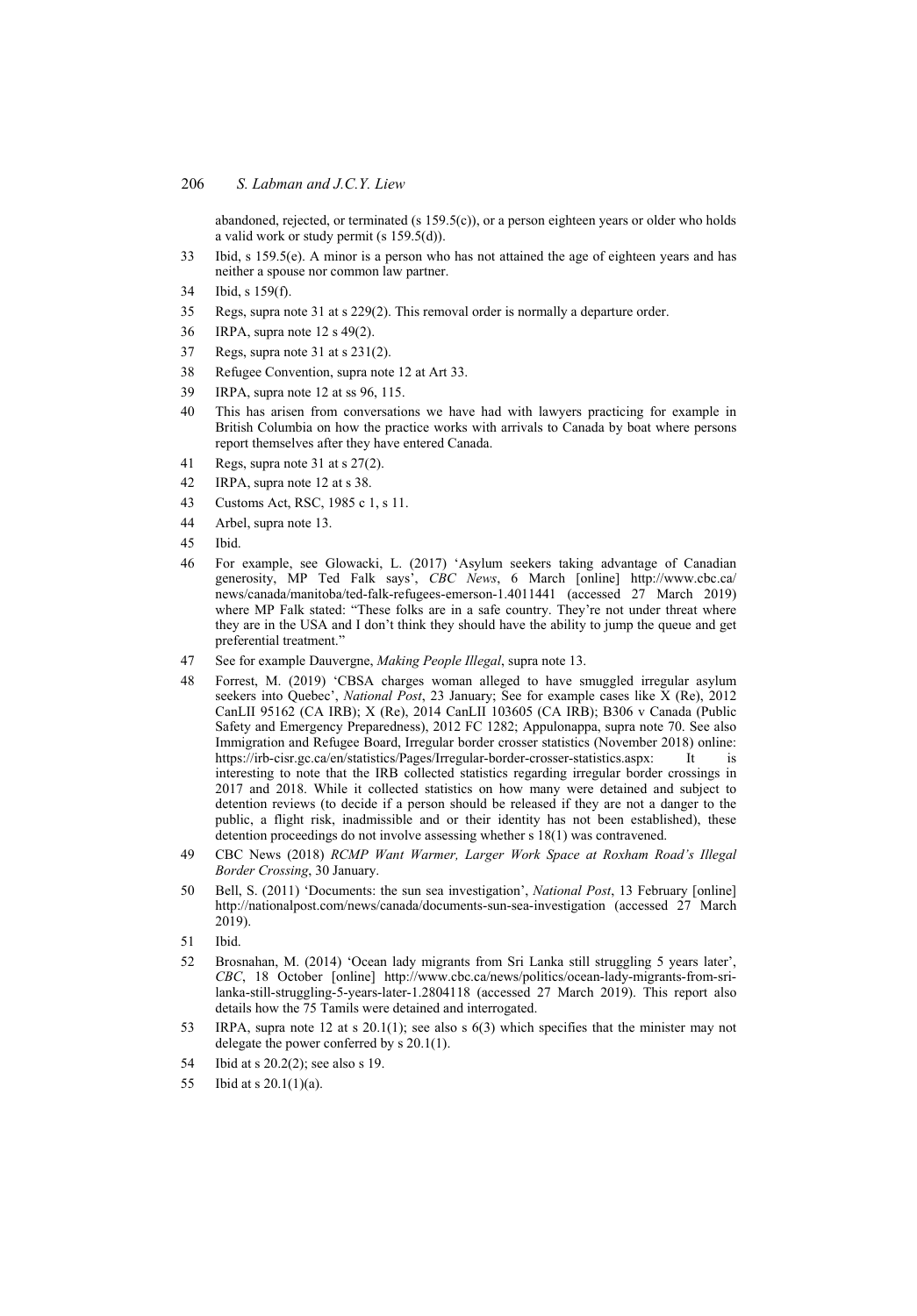- 56 Ibid at s 20.1(1)(b).
- 57 Public Safety Canada (2012) 'Immigration and refugee protection act, designation as irregular arrival', PSC, 5 December [online] http://www.publicsafety.gc.ca/cnt/nws/nwsrlss/2012/20121205-eng.aspx (accessed 27 March 2019); CBC News (2012) *Romanian Human Smuggling Ring Busted in Ontario*, 6 December [online] http://www.cbc.ca/news/politics/romanian-human-smuggling-ring-busted-in-ontario-1.1292783 (accessed 27 March 2019).
- 58 Regs, supra note 31 at s 24(5): For DFNs that have made a refugee claim or application for protection, the five-year period commences the day after which a final determination has been made. For other DFNs, the five-year period commences the day after they are deemed a DFN.
- 59 IRPA, supra note 12 at s 110(2)(a).
- 60 Regs, supra note 31 at s 231(2)
- 61 IRPA, supra note 12 at s 25(1.01): The five years starts after a determination of a refugee claim or after a designation if no refugee claim is made. See also s  $25(1.02)-(1.03)$ , s  $58(4)$ , 58.1, 98.1, 11(1.3), 20.2(3) and 24(7): If a refugee claimant becomes a DFN after submitting an H&C application, the processing of the application can be suspended and the Minister may refuse to consider the H&C request.
- 62 Regs, supra note 31 at s 174.1.
- 63 IRPA, supra note 12 at s 55(3.1).
- 64 Ibid at s 57–58: Instead of detention reviews after 48 hours, seven days, then every 30 days after that, DFNs get their first detention review within the first 14 days but not again until 6 months have elapsed.
- 65 Ibid at s 56.
- 66 Smith, J. (2017) 'Baloney meter: Libs avoid triggering 'irregular arrival' of asylum seekers', *National Post*, 10 August [online] http://nationalpost.com/pmn/news-pmn/canada-newspmn/baloney-meter-libs-avoid-triggering-irregular-arrival-of-asylum-seekers (accessed 27 March 2019).
- 67 IRPA, supra note 12 at s 117(1).
- 68 Ibid at s 118(1); subsection 118(2) defines organise as, "organise, with respect to persons, includes their recruitment or transportation and, after their entry into Canada, the receipt or harbouring of those persons."
- 69 Ibid at s 117(2)-(3) and s 120.
- 70 R v Appulonappa, 2015 SCC 59, [2015] 3 SCR 754 [Appulonappa].
- 71 Ibid at para 70.
- 72 Ibid at para 36.
- 73 Ibid at para 65.
- 74 B010 v Canada, 2015 SCC 58, [2015] 3 SCR 704 [B010].
- 75 IRPA, supra note 12 at s 37(1).
- 76 Ibid.
- 77 B010, supra note 75 at para 15.
- 78 Ibid at para 72.
- 79 See Roots, K. (2013) 'Trafficking or pimping? An analysis of Canada's human trafficking legislation and its implications', *Canadian Journal of Law and Society*, Roots, Vol. 28, No. 1, p.21.
- 80 Criminal Code, RSC 1985, c C-46, s 279.01(1).
- 81 Beatson, J., Hanley, J. and Ricard-Guay, A. (2017) 'The intersection of exploitation and coercion in cases of Canadian labour trafficking', *The Journal of Law and Social Policy*, Vol. 26, No. 137, p.142.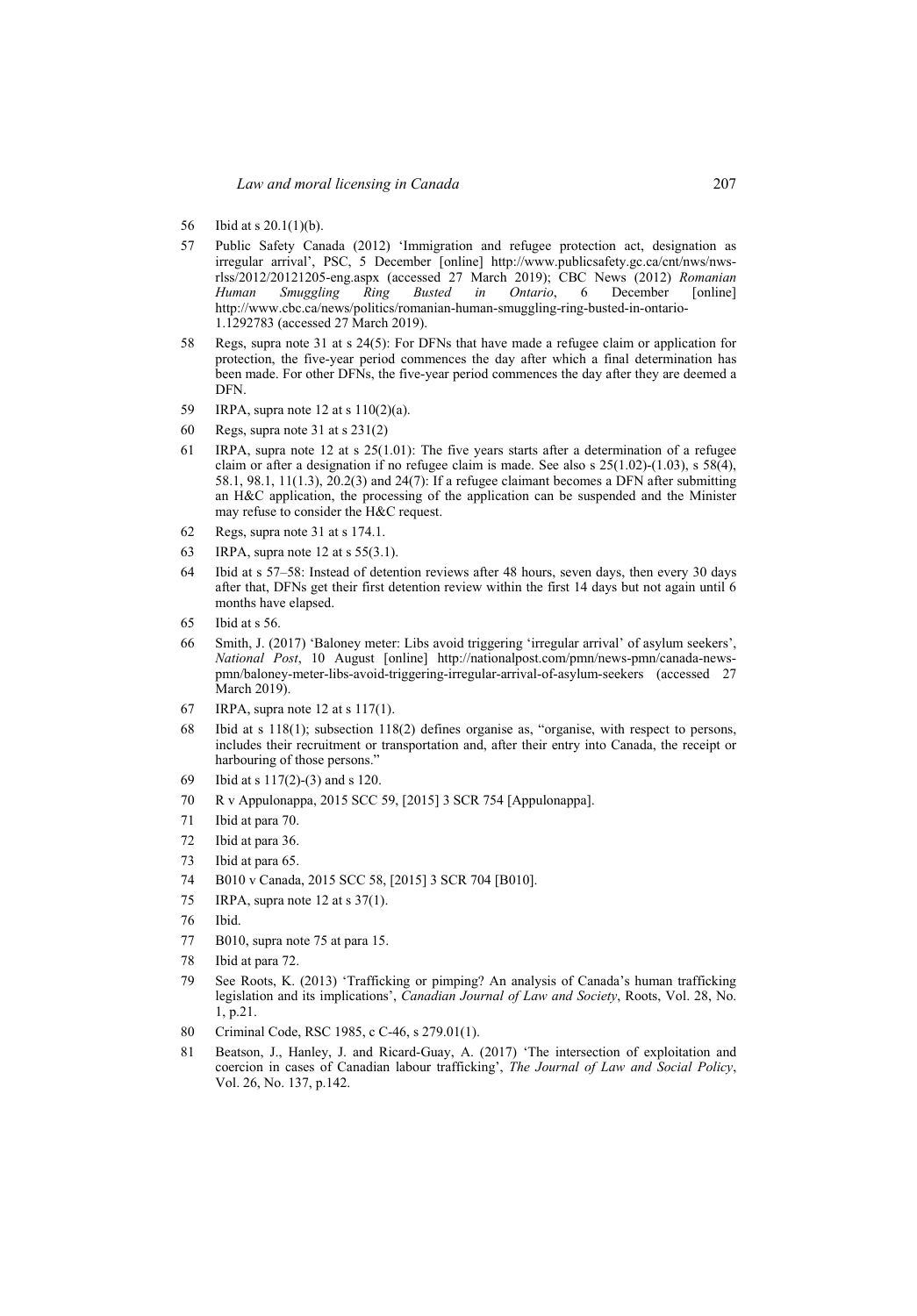- 82 Hoff, S. and McGauran, K. (2015) *Engaging the Private Sector to End Human Trafficking: A Resource Guide for NGOs*, p.24 [online] https://www.somo.nl/engaging-the-private-sectorto-end-human-trafficking-a-new-resource-guide-for-ngos/ (accessed 27 March 2019).
- 83 See Roots, supra note 80; Zhang, S.X. (2009) 'Beyond the 'Natasha' story a review and critique of current research on sex trafficking', *Global Crime*, Vol. 10, No. 3, p.178.
- 84 Amnesty International (2012) *Concerns With Respect to Forced Returns to Sri Lanka for Passengers of the Ocean Lady and MV Sun Sea*, 12 December.
- 85 R v Appulonappa, 2017 BCSC 1316, 140 WCB (2d) 358.
- 86 Dhillon, S. (2017) 'In wake of Sun Sea acquittals, calls to end refugee detentions', *Globe and Mail*, 26 January [online] http://www.theglobeandmail.com/news/british-columbia/in-wakeof-sun-sea-acquittals-calls-to-end-refugee-detentions/article33789890/>.
- 87 See Amnesty International (2011) *Rights Advocates Decry Detention of Refugee Claimants from MV Sun Sea*, 19 February [online] http://www.amnesty.ca/news/news-item/rightsadvocates-decry-detention-of-refugee-claimants-from-mv-sun-sea (accessed 27 March 2019).
- 88 Aas, K.F. and Bosworth, M. (Eds.) (2013) *The Borders of Punishment: Migration, Citizenship and Social Exclusion*, Oxford University Press; Dauvergne, "Making People Illegal", supra note 13; Arbel, E. (2015) 'Between protection and punishment: the irregular arrival regime in Canadian refugee law', in Reiter, K. and Koenig, A. (Eds.): *Extreme Punishment: Palgrave Studies in Prisons and Penology*, Palgrave MacMillan, London; Silberman, S. (2014) 'In the wake of irregular arrivals: changes to the Canadian immigration detention system', *Refuge*, Vol. 30, No. 2, p.27.
- 89 Labman, S. (2011) 'Queue the rhetoric: refugees, resettlement and reform', *University of New Brunswick Law Journal*, Vol. 62, No. 1, p.55.
- 90 Government of Canada (2017) *#WelcomeRefugees: Canada Resettled Syrian Refugees*, May [online] https://www.canada.ca/en/immigration-refugees-citizenship/services/ refugees/welcome-syrian-refugees.html (accessed 27 March 2019).
- 91 Immigration, Refugees and Citizenship Canada (2017) *End of the Temporary Public Policy to sponsor Syrian and Iraqi refugees by Groups of Five and Community Sponsors*, January [online] https://www.canada.ca/en/immigration-refugees-citizenship/news/ notices/notice-end-temporary-public-policy-sponsor-syrian-iraqi-refugees-groups-fivecommunity-sponsors.html (accessed 27 March 2019).
- 92 Canada, Social Sciences and Humanities Research Council (2016) *Targeted Research: Syrian Refugee Arrival, Resettlement and Integration*, SSHRS, Ottawa, 5 May [online] http://www.sshrc-crsh.gc.ca/funding-financement/programs-programmes/syrian\_refugeerefugie\_syrien-eng.aspx (accessed 27 March 2019).
- 93 Joseph, R. (2015) '1st planeload of Syrian refugees land on Canadian soil', *Global News*, 10 December [online] https://globalnews.ca/news/2394286/live-blog-toronto-set-towelcome-feds-first-syrian-refugees-to-canada/ (accessed 27 March 2019).
- 94 See UNHCR (2012) 'UNHCR Projected global resettlement needs 2014', *18th Annual Tripartite Consultations on Resettlement*, Geneva, 9–11 July, pp.73–74 [online] http://www.unhcr.org/51e3eabf9.html (accessed 27 March 2019).
- 95 Citizenship and Immigration Canada (2009) *OP 5: Overseas Selection and Processing of Convention Refugees Abroad Class and Members of the Humanitarian-protected Persons Abroad Classes*, Citizenship and Immigration Canada, Ottawa, 13 August, p.8 [online] https://www.canada.ca/content/dam/ircc/migration/ircc/english/resources/manuals/op/op05 eng.pdf (accessed 27 March 2019).
- 96 Regs, supra note 31 at ss 138-151.
- 97 Canadian Council for Refugees (2017) *2017 Immigration Levels Comments* [online] http://ccrweb.ca/en/2017-immigration-levels-comments.
- 98 Labman, S. (2016) 'Private sponsorship: complementary or conflicting interests?', *Refuge*, Vol. 32, No. 2, pp.67–80.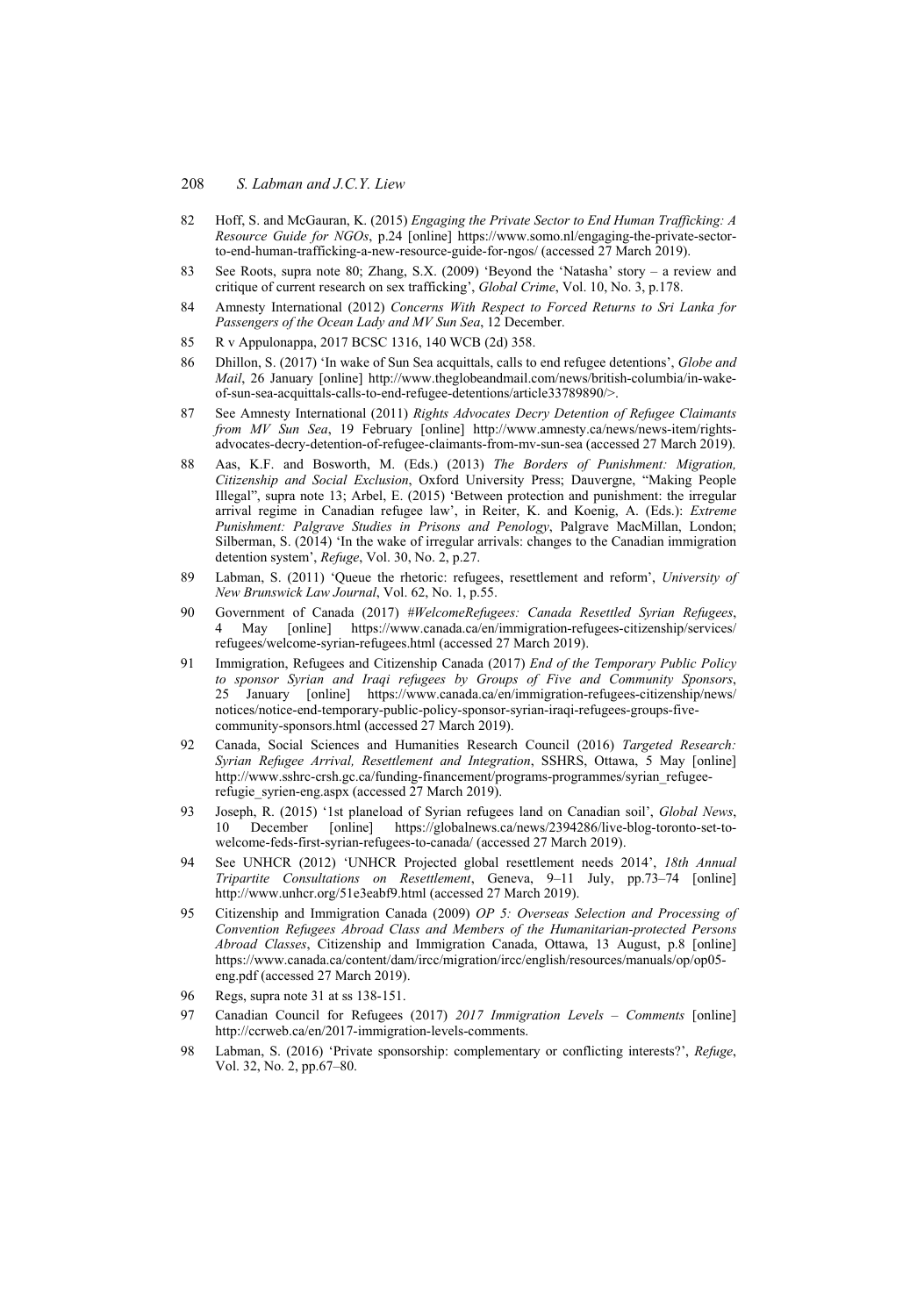- 99 Immigration, Refugees and Citizenship Canada (2017) *Notice Supplementary Information 2018-2020 Immigration Levels Plan*, 1 November, IRCC, Ottawa [online] https://www.canada.ca/en/immigration-refugees-citizenship/news/notices/supplementaryimmigration-levels-2018.html (accessed 27 March 2019).
- 100 Standing Committee on Citizenship and Immigration (2018) *Road to Recovery: Resettlement issues of Yazidi Women and Children in Canada*, Committee Report No. 18, March.
- 101 United States Committee for Refugees and Immigrants (2001) *In the Aftermath of September 11: US Refugee Resettlement on Hold*, Refugee Reports, 1 October, Vol. 22, Nos. 9/10 [online] http://www.refworld.org/docid/3c5809994.html (accessed 27 March 2019).
- 102 See Schoenholtz, A. (2005) 'Refugee protection in the United States post-September 11', *Columbia Human Rights Law Review*, Vol. 36, No. 2, pp.323–324.
- 103 Ibid at 324.
- 104 Migration Policy Institute (xxxx) *US Annual Refugee Resettlement Ceilings and Number of Refugees Admitted, 1980-Present* (online) https://www.migrationpolicy.org/programs/datahub/charts/us-annual-refugee-resettlement-ceilings-and-number-refugees-admitted-united (accessed 27 March 2019); Kennedy, M. (2016) 'white house wants to resettle 110,000 refugees in US next year', *The Two-Way*, 14 September [online] *Two-Way*, 14 September [online] https://www.npr.org/sections/thetwo-way/2016/09/14/493922399/white-house-wants-toresettle-110-000-refugees-in-u-s-next-year (accessed 27 March 2019).
- 105 Government of the United States (2017) *Executive Order Protecting the Nation from Foreign Terrorist Entry into the United States*, 27 January.
- 106 US Department of State (2017) *Proposed Refugee Admissions for Fiscal Year 2018*, US Government Printing Office, Washington, DC (online) https://www.state.gov/j/prm/releases/ docsforcongress/274613.htm (accessed 27 March 2019).
- 107 Immigration and Refugee Protection Regulations, SOR/2002-227, section 148 repealed, SOR/2011-222, s.6; Citizenship and Immigration Canada (2011) 'Regulations amending the immigration and refugee protection regulations and regulatory impact analysis statement', *Canada Gazette*, 19 March, Vol. 145, No. 2 (online) http://www.gazette.gc.ca/rppr/p1/2011/2011-03-19/html/reg3-eng.html (accessed 27 March 2019).
- 108 Ibid.
- 109 Ibid.
- 110 Canadian Council for Refugees (xxxx) *Private Sponsorship of Refugees* [online] http://ccrweb.ca/en/private-sponsorship-refugees (accessed 27 March 2019).
- 111 Regs, supra note 31 at s 140.3(1)
- 112 IRPA, supra note 12 at s 97.
- 113 Regs, supra note 31 at ss 144-147.
- 114 Regs, ibid at s 147.
- 115 Repeal of the Immigration Regulations, 1978, SOR/78-172 through the Immigration and Refugee Protection Regulations, SOR/2002-227, s 364(a) that accompanied the introduction of the Immigration and Refugee Protection Act. See for example, Canadian Council for Refugees (2004) *Assisted Relatives: Resolution Number 2*, November (online) http://www.ccrweb.ca/en/res/assisted-relatives (accessed 27 March 2019); Denton, T.R. (2011) 'Relational migration and refugee policy', *Conference paper presented at 2011 National Metropolis Conference*, Vancouver, British Columbia, 25 March.
- 116 Labman, supra note 98.
- 117 Citizenship and Immigration Canada (2012) 'Regulations amending the immigration and refugee protection regulations and regulatory impact analysis statement', *Canada Gazette*,  $SOR/2012-225$ , 9 June, Vol. 146, No. 23 [online] http://www.gazette.gc.ca/rppr/p1/2012/2012-06-09/html/reg1-eng.html (accessed 27 March 2019).
- 118 Government of Canada (2012) 'Regulations amending the immigration and refugee protection regulations', *Canada Gazette*, Vol. 146, No. 23, p.1 [online]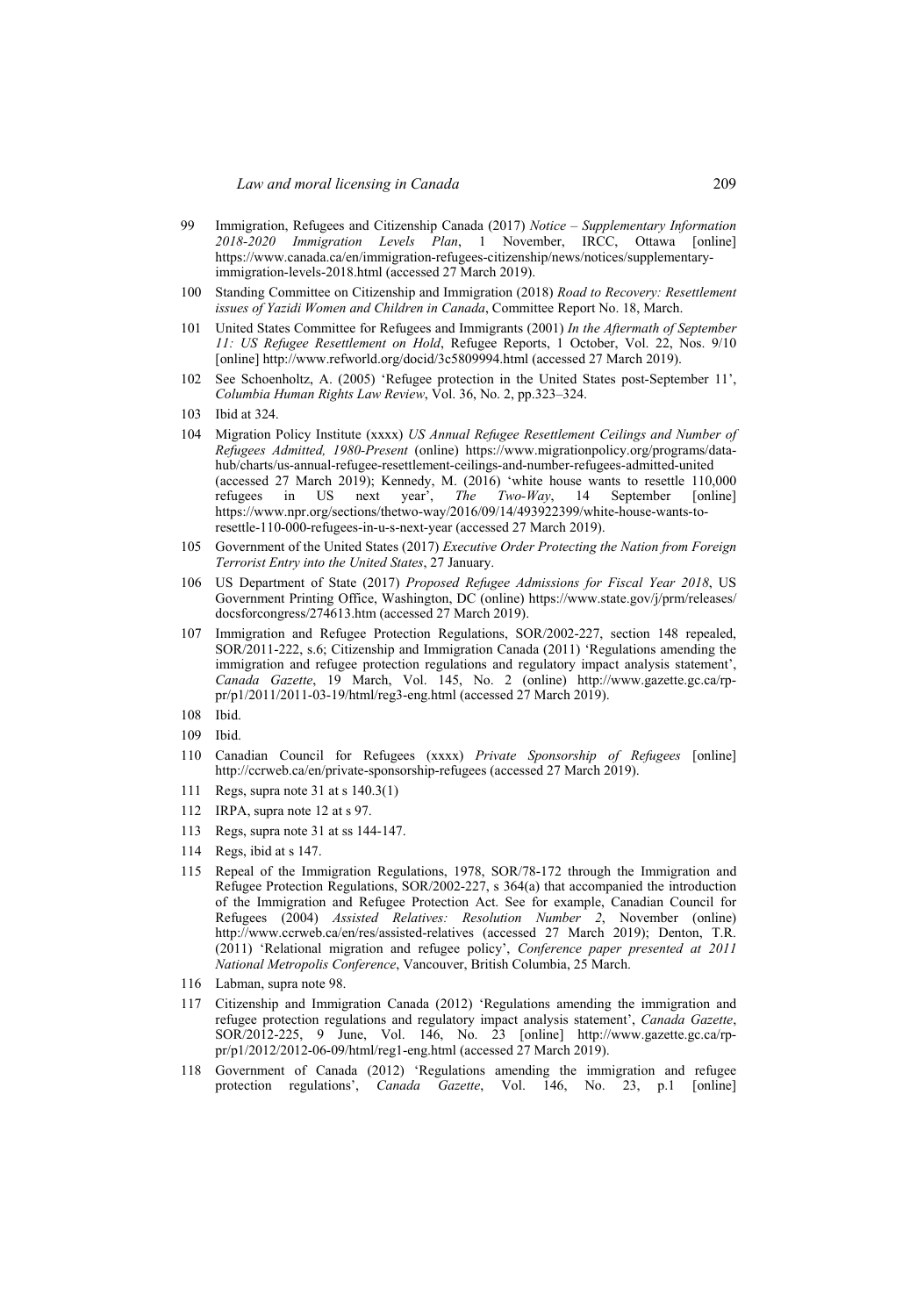http://www.gazette.gc.ca/rp-pr/p1/2012/2012-06-09/html/reg1-eng.html (accessed 27 March 2019).

- 119 Citizenship and Immigration Canada (2017) 'Blended visa office-referred program sponsor a refugee', 26 July [online] *CIC* https://www.canada.ca/en/immigration-refugeescitizenship/services/refugees/help-outside-canada/private-sponsorship-program/blended-visaoffice-program.html (accessed 27 March 2019).
- 120 The UN Refugee Agency (2016) 'Canada, UNHCR and Open Society Foundations seek to increase refugee resettlement through private sponsorship', *UNHCR*, 19 September [online] http://www.unhcr.org/afr/news/press/2016/9/57e0e2784/canada-unhcr-open-societyfoundations-seek-increase-refugee-resettlement.html (accessed 27 March 2019).
- 121 Ibid.
- 122 Global Refugee Sponsorship Initiative (online) http://www.refugeesponsorship.org/.
- 123 Fratzke, S. (2017) *Engaging Communities in Refugee Protection: The Potential of Private Sponsorship in Europe*, Migration Policy Institute (online) https://www.migrationpolicy.org/ research/engaging-communities-refugee-protection-potential-private-sponsorship-europe (accessed 27 March 2019).
- 124 Merritt et al., supra note 14 at 344; Sachdeva, S., Iliev, R. and Medin, D. (2009) 'Sinning saints and saintly sinners: the paradox of moral self-regulation', *Psychological Science*, Vol. 20, No. 4, p.523.
- 125 Blanken, I., Van de Ven, N. and Zeelenberg, M. (2015) 'A meta-analytic review of moral licensing', *Personality and Social Psychology Bulletin*, Vol. 1, No. 19, p.1.
- 126 Feldman, Y. (2014) 'Behavioural ethics meets behavioural law and economics', in Zamir, Y. and Teichman, D. (Eds.) *The Oxford Handbook of Behavioural Economics and Law*, Oxford University Press.
- 127 Puteri, N.M.M., Muluk, H. and Riyanto, A.A. (2018) 'Seeking context for the theory of the enforceability of the moral licensing effect in a collectivist culture: when moral surplus leads law enforcers to get involved in corruption', in Ariyanto et al. (Eds.): *Diviersity in Unity: Perspectives from Psychological and Behavioural Sciences*, Taylor and Francis Group, London; Feldman, Y. (2018) 'Behavioural ethics and the meaning of 'good people' for legal enforcement' in *The Law of Good People: Challenging States' Ability to Regulate Human Behaviour*, pp.32–57, Cambridge University Press.
- 128 Welten, S., Seelenberg, M. and Breugelmans, S. (2012) 'Vicarious Shame', *Cognitive Emotions*, Vol. 25, No. 5, p.836; Lasarov, W. and Hoffmann, S. (2018) 'Social moral licensing', *Journal of Business Ethics*, 15 December, pp.1–22; Moore, C. and Gino, F. (2013) *Ethically Adrift: How Others Pull Our Moral Compass from True North and How We Can Fix It* [online] http://nrs.harvard.edu/urn-3:HUL.InstRepos:10996801 (accessed 27 March 2019).
- 129 Kouchaki, M. (2011) 'Vicarious moral licensing: the influence of others' past moral actions on moral behavior', *Journal of Personality and Social Psychology*, Vol. 101, No. 4, p.702.
- 130 Effron, D. and Conway, P. (2015) 'When virtue leads to villainy: advances in research on moral self-licensing', *Current Opinion in Psychology*, Vol. 6, No. C, p.32.
- 131 Ibid.
- 132 Merrit et al., supra note 14 at 345; Crandall, C.S. and Eshleman, A. (2003) 'A justification-suppression of the expression and experience of prejudice', *Psychological Bulletin*, Vol. 129, No. 3, p.414.
- 133 Labman, S. and Liew, J. (2018) 'Rhetoric on refugees only hurts border control', *Winnipeg Free Press*, 5 May [online] https://www.winnipegfreepress.com/opinion/analysis/rhetoric-onrefugees-only-hurts-border-control-481819133.html (accessed 27 March 2019).
- 134 Ibid.
- 135 Ibid.
- 136 Ibid.